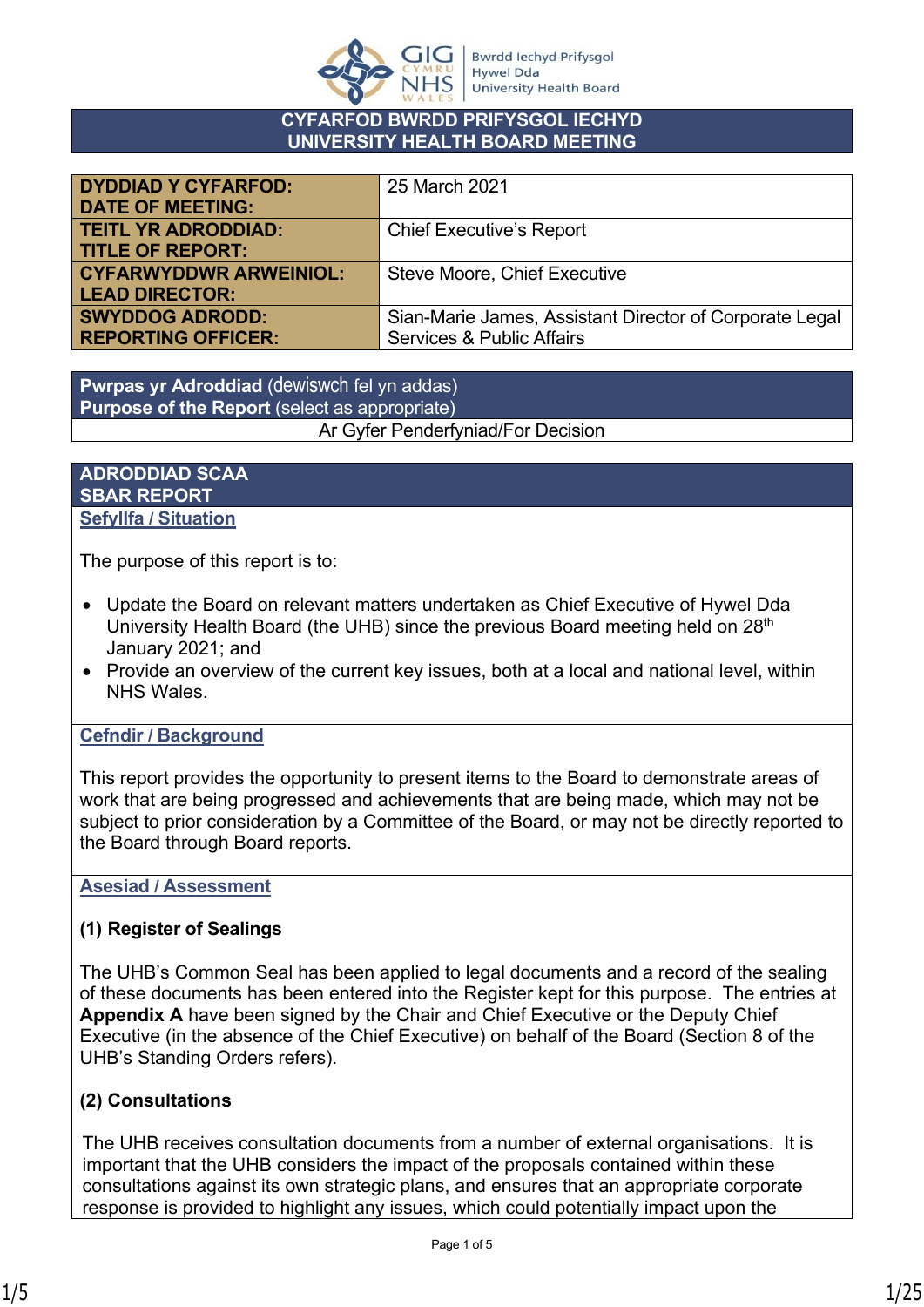organisation. A status report for Consultation Documents received and responded to is detailed at **Appendix B**, should any Board Member wish to contribute.

#### **(3)Strategic and Operational Issues**

#### Transformation Steering Group

The group has not met since the last Public Board meeting. It is due to meet on 14<sup>th</sup> April 2021 and an update will be provided at the following Public Board meeting.

Director of Strategic Development and Operational Planning

Members are advised that following a rigorous appointment process, Lee Davies has been appointed as the Executive Director of Strategic Development and Operational Planning. As Lee is starting with the UHB on  $26<sup>th</sup>$  April 2021, I am hopeful he will be able to attend our next Board meeting.

#### **(4) National Issues**

#### NHS Wales National Imaging Academy Wales

In 2016, NHS Wales Chief Executives confirmed their intention to establish an NHS Wales National Imaging Academy Wales (NIAW) to increase the number of Radiology trainees in NHS Wales.

On 1st November 2018, Phillip Wardle was appointed as NIAW's Director who is the accountable officer and reports directly through the NHS Wales Chief Executive Lead for Imaging to the Collaborative Executive Group and Collaborative Leadership Forum. I am the current Chief Executive Lead. The Director has an authorisation limit of £100,000 and will specify an appropriate scheme of delegation for the management of the NIAW's budget. Expenditure over £100,000 will need authorisation from CTM UHB's Chief Executive/Deputy Chief Executive following discussion with the Director and the Lead Chief Executive for Imaging.

Members are advised that Cwm Taf Morgannwg University Health Board (CTM UHB) hosts NIAW on behalf of all NHS Wales Health Boards and Trusts. Attached at **Appendix C** is the Hosting Agreement that aims to ensure that the hosting arrangements are clear and transparent and cites the rights and obligations of all parties. CTM UHB provides services and facilities to enable NIAW's smooth running, but will not be responsible or accountable for setting its direction or for the quality of the work undertaken.

It is proposed that the Hosting Agreement commences on 1st April 2021 until 31st March 2023 and will be subject to six monthly formal reviews that will allow for early discussions on possible changes or additions to NIAW's remit and role. Each Health Body will be charged a levy, agreed annually, to cover the additional hosting costs.

Members are invited to approve the Hosting Agreement at **Appendix C**.

#### Health, Social Care and Sport Committee

On 24<sup>th</sup> February 2021, Andrew Carruthers (Chief Operating Officer) and I gave evidence to the Health, Social Care and Sport Committee on the impact of COVID-19 on the Health Board and its staff and services. A copy of the transcript can be found at: <https://record.assembly.wales/Committee/11048>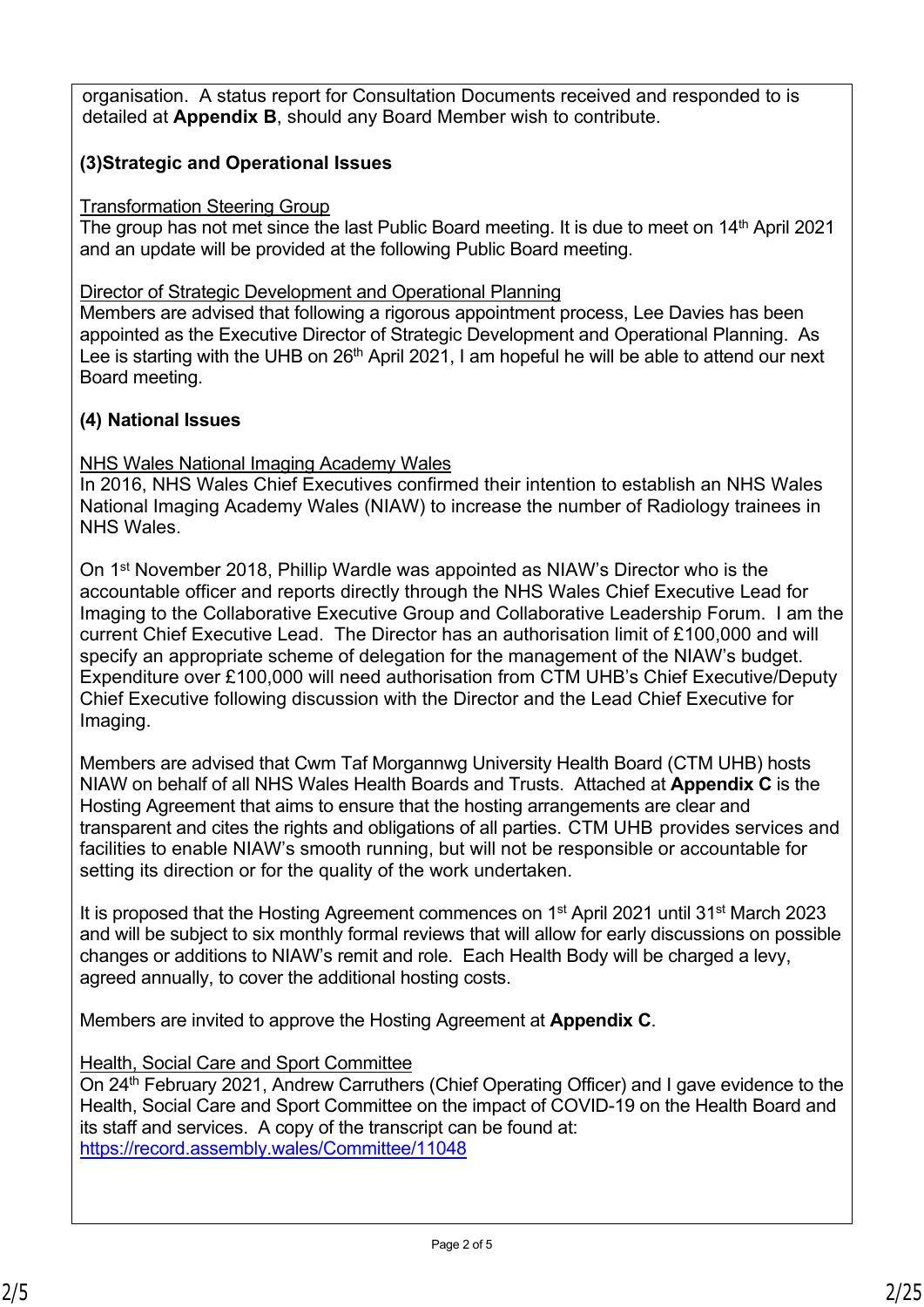#### Triennial Review of University Status

The Welsh Government awards 'University Status' to health boards able to evidence strong partnerships with Higher Education Institutions in relation to learning and teaching, research and development, and innovation. The status is reviewed every three years, although the Welsh Government has signalled an intention to align this to the medium term planning cycle from 2021/22. The next review is due to take place through an assessment panel involving the Welsh Government, Health and Care Research Wales, and Health Education and Improvement Wales on 16<sup>th</sup> April 2021. In view of the pandemic, and associated demands on the health service, Health Boards have been advised by the Welsh Government that they do not need to provide reports and should instead prepare a 15 minute presentation for the assessment session.

Hywel Dda University Health Board was awarded its university status in 2013. Its status was subsequently reviewed in 2016 and validated. The timing of the current review does provide a logistical challenge for the Health Board and University partners in view of the pressures the system is under, however a pragmatic approach has been taken to put forward a good representation of our activities.

In January 2021, a project team was established, involving leadership from the Health Board's research and innovation functions and the regional research, innovation and improvement coordination hub. Due to exceptional pressures on the workforce department, additional capacity has been sourced to support the educational aspects of the review. Over the past two months, the team has been collating documentary evidence from key staff across the Health Board and university partners. This has included speaking to partners at length about their perceptions of where the relationship with the Health Board in the three domains of partnership are particularly strong.

In February and March, we have been holding bilateral executive level meeting with each of our University partners to determine progress and set future priorities in the domains of research and development, innovation, and education and workforce. The meetings have resulted in work plans, which will now be reviewed on six monthly basis. The summation of this evidence illustrates a positive picture of university partnership between 2016 and 2020, particularly with our three main partners of Aberystwyth University, the University of Wales Trinity Saint David, and Swansea University but recognising the strong links we have with other Higher Education Institutions in Wales and beyond.

The achievements include significant partnership activity in support of the Health Board's University status:

- Workforce strategy, in areas including the 'grow your own train, work, live' initiative, developing skills and education (e.g. new role creation, degree apprenticeships, and widening access to courses), supporting high quality placements, and continuing professional development;
- Research strategy, including jointly supported portfolio studies, research time awards, honorary and jointly funded posts, securing grants from significant research funding bodies and commercial organisations, and maturing formal associations including the West Wales Academic Health Collaborative;
- Innovation approach, both demand and supply side, including several joint projects supported through the efficiency through technology fund, meaningful partnerships with the Life Science Hub Wales (e.g. the Accelerate initiative), and significant engagement with the Bevan Commission's programmes, evidenced by the number of Exemplar projects supported.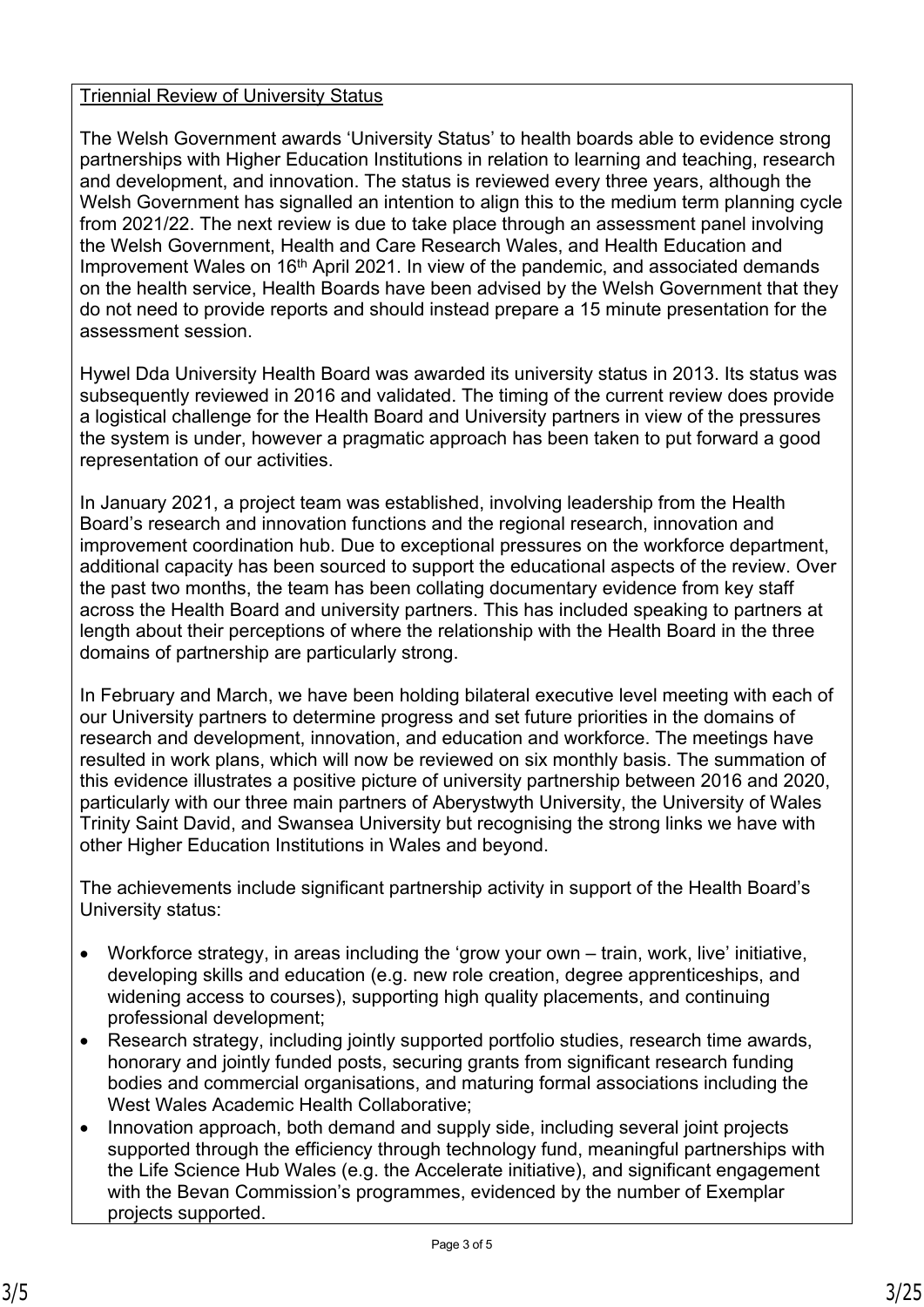With limited time and a balance of competing priorities, a slide evidence pack has been produced for the meeting with Welsh Government. The meeting comprises 15 minutes for the presentation and 45 minutes of discussion. The Research & Development Sub-Committee (including our 3 university partner members) was assured that the approach taken by Hywel Dda was proportionate and confirmed the presentation will be supported by attendance of senior members of each University institution.

#### **Argymhelliad / Recommendation**

The Board is invited to:

- **Endorse** the Register of Sealings (**Appendix A**) since the previous report on 28<sup>th</sup> January 2021;
- **Note** the status report for Consultation Documents (**Appendix B**) received/responded to;
- **Approve** the NHS Wales National Imaging Academy Wales Hospital Hosting Agreement **(Appendix C)**.

| Amcanion: (rhaid cwblhau)<br><b>Objectives: (must be completed)</b>                                                               |                                                                                                                                                                                                                |
|-----------------------------------------------------------------------------------------------------------------------------------|----------------------------------------------------------------------------------------------------------------------------------------------------------------------------------------------------------------|
| Cyfeirnod Cofrestr Risg Datix a Sgôr<br>Cyfredol:<br>Datix Risk Register Reference and<br>Score:                                  | Not Applicable                                                                                                                                                                                                 |
| Safon(au) Gofal ac lechyd:<br>Health and Care Standard(s):<br><b>Hyperlink to NHS Wales Health &amp;</b><br><b>Care Standards</b> | All Health & Care Standards Apply                                                                                                                                                                              |
| <b>Amcanion Strategol y BIP:</b><br><b>UHB Strategic Objectives:</b><br><b>Hyperlink to HDdUHB Strategic</b><br><b>Objectives</b> | All Strategic Objectives are applicable                                                                                                                                                                        |
| <b>Amcanion Llesiant BIP:</b><br><b>UHB Well-being Objectives:</b><br><b>Hyperlink to HDdUHB Well-being</b><br><b>Statement</b>   | Improve efficiency and quality of services through<br>collaboration with people, communities and partners<br>Develop a sustainable skilled workforce<br>Support people to live active, happy and healthy lives |

| <b>Gwybodaeth Ychwanegol:</b><br><b>Further Information:</b>                                                                                                   |                                                                                                 |
|----------------------------------------------------------------------------------------------------------------------------------------------------------------|-------------------------------------------------------------------------------------------------|
| Ar sail tystiolaeth:<br><b>Evidence Base:</b>                                                                                                                  | Chief Executive's meetings (internal, external and<br>NHS Wales wide), diary and correspondence |
| <b>Rhestr Termau:</b><br><b>Glossary of Terms:</b>                                                                                                             | Included within the body of the report                                                          |
| Partïon / Pwyllgorau â ymgynhorwyd<br>ymlaen llaw y Cyfarfod Bwrdd Iechyd<br>Prifysgol:<br>Parties / Committees consulted prior<br>to University Health Board: | Not Applicable                                                                                  |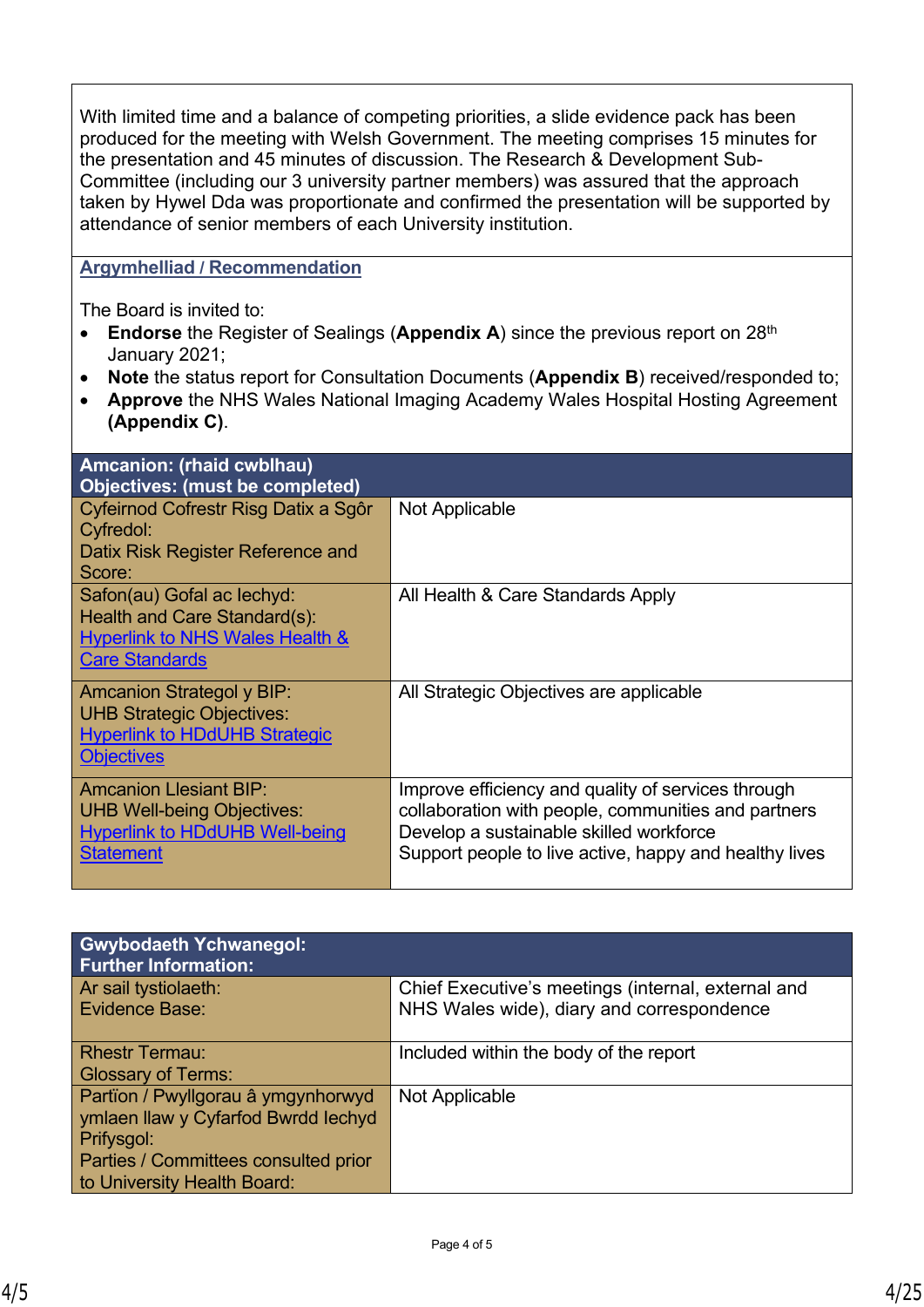| <b>Effaith: (rhaid cwblhau)</b><br>Impact: (must be completed)    |                                                                                                                                                                                                                                                                                                                                                                                                                       |
|-------------------------------------------------------------------|-----------------------------------------------------------------------------------------------------------------------------------------------------------------------------------------------------------------------------------------------------------------------------------------------------------------------------------------------------------------------------------------------------------------------|
| <b>Ariannol / Gwerth am Arian:</b><br><b>Financial / Service:</b> | Any issues are identified in the report.                                                                                                                                                                                                                                                                                                                                                                              |
| <b>Ansawdd / Gofal Claf:</b><br><b>Quality / Patient Care:</b>    | Any issues are identified in the report.                                                                                                                                                                                                                                                                                                                                                                              |
| <b>Gweithlu:</b><br><b>Workforce:</b>                             | Any issues are identified in the report.                                                                                                                                                                                                                                                                                                                                                                              |
| Risg:<br><b>Risk:</b>                                             | This report provides evidence of current key issues at<br>both a local and national level, which reflect national<br>and local objectives and development of the<br>partnership agenda at national, regional and local<br>levels.<br>Ensuing that the Board is sighted on key areas of its<br>business, and on national strategic priorities and<br>issues, is essential to assurance processes and related<br>risks. |
| <b>Cyfreithiol:</b><br>Legal:                                     | Any issues are identified in the report.                                                                                                                                                                                                                                                                                                                                                                              |
| <b>Enw Da:</b><br><b>Reputational:</b>                            | Any issues are identified in the report.                                                                                                                                                                                                                                                                                                                                                                              |
| <b>Gyfrinachedd:</b><br><b>Privacy:</b>                           | Not Applicable                                                                                                                                                                                                                                                                                                                                                                                                        |
| Cydraddoldeb:<br><b>Equality:</b>                                 | Has EqIA screening been undertaken? Not on the<br>$\bullet$<br>Report<br>Has a full EqIA been undertaken? Not on the<br>Report                                                                                                                                                                                                                                                                                        |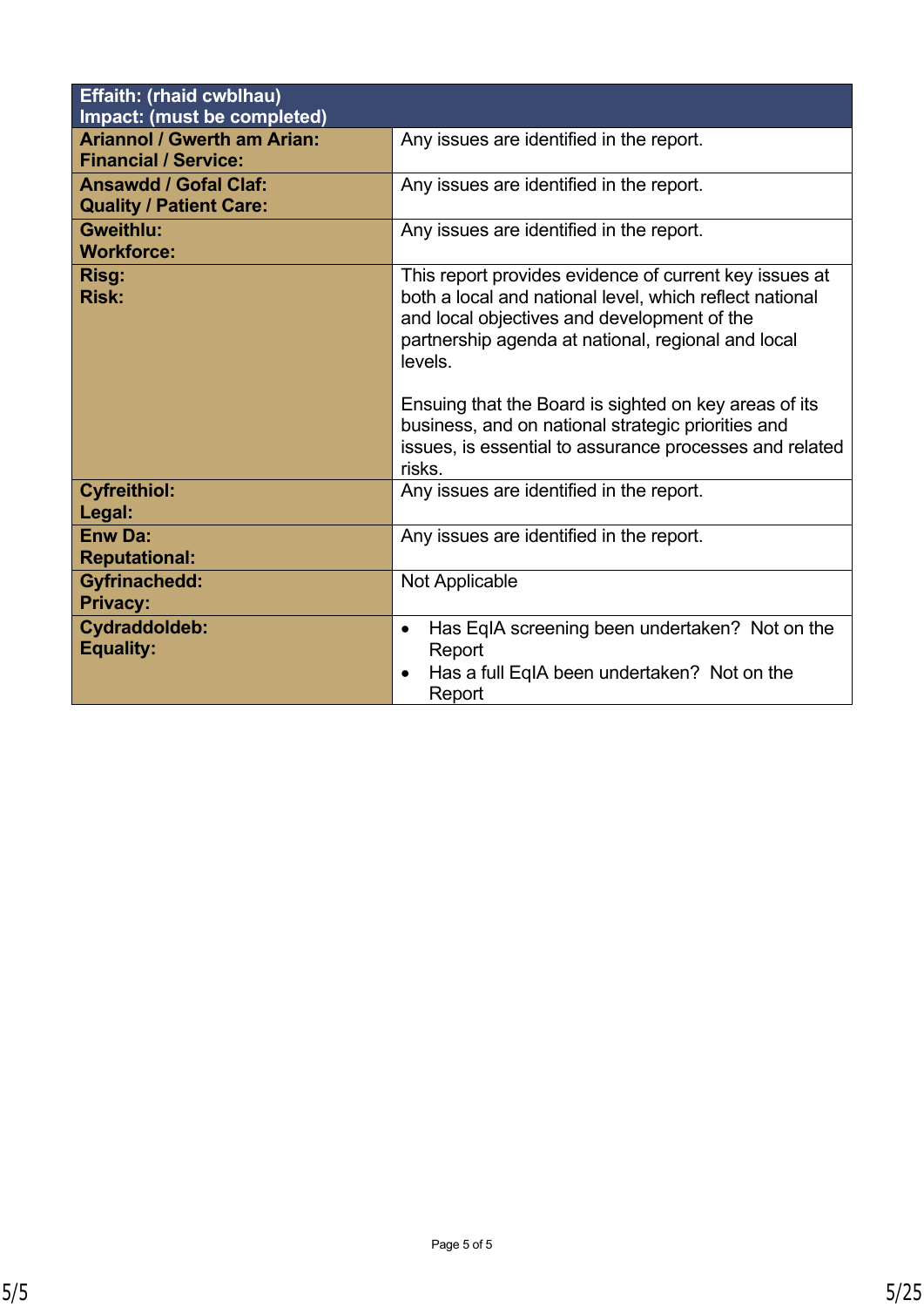# **Appendix A: Register of Sealings from 15th January 2021 – 3rd March 2021**

| <b>Entry</b><br><b>Number</b> | <b>Details</b>                                                                                                                                                                                                                                                                                                                       | Date of Sealing |
|-------------------------------|--------------------------------------------------------------------------------------------------------------------------------------------------------------------------------------------------------------------------------------------------------------------------------------------------------------------------------------|-----------------|
| 301                           | Letter of Agreement No. 2 to extend the Licence to Occupy and Services Agreement relating to<br>Bluestone Village Holiday Park Between Bluestone Resorts Limited and Hywel Dda University Local<br>Health Board beyond 31 <sup>st</sup> December 2020 and to deal with the final reinstatement payment as agreed<br>by both parties. | 15.02.2021      |
| 302                           | Call off Contract for Regional Cost Advisor, Fire Precaution Upgrade Works at Withybush General<br>Hospital and Bro Cerwyn/St. Brynach Day Hospitals, Haverfordwest Between Lee Wakemans Limited<br>and Hywel Dda University Local Health Board                                                                                      | 11.02.2021      |
| 303                           | Transfer Deed of Cardigan Health Centre, Feidrfair, Cardigan Between Hywel Dda University Local<br>Health Board and ESKIMO HEALTHCARE GROUP LTD                                                                                                                                                                                      | 24.02.2021      |
| 304                           | Deed of Variation relating to Health Board premises at Penglais Hill, Aberystwyth, Ceredigion<br>Between ASSURA (GHC) LTD and Hywel Dda University Local Health Board                                                                                                                                                                | 24.02.2021      |
| 305                           | Enabling Works for MRI Replacement at Withybush General Hospital, Fishguard Road, Haverfordwest<br>Between Hywel Dda University Local Health Board and Lewis Construction Building Contractors<br>Wales Limited                                                                                                                      | 24.02.2021      |
| 306                           | Lease Relating to Unit 1 and Part Warehouse, Dura Business Park, Bynea, Llanelli Between the<br>Tower Pension Trustees Limited as Trustee of the Curtis Banks Full SIPP for the Benefit of Mr Nigel<br>Vernon Short and Hywel Dda University Local Health Board.                                                                     | 24.02.2021      |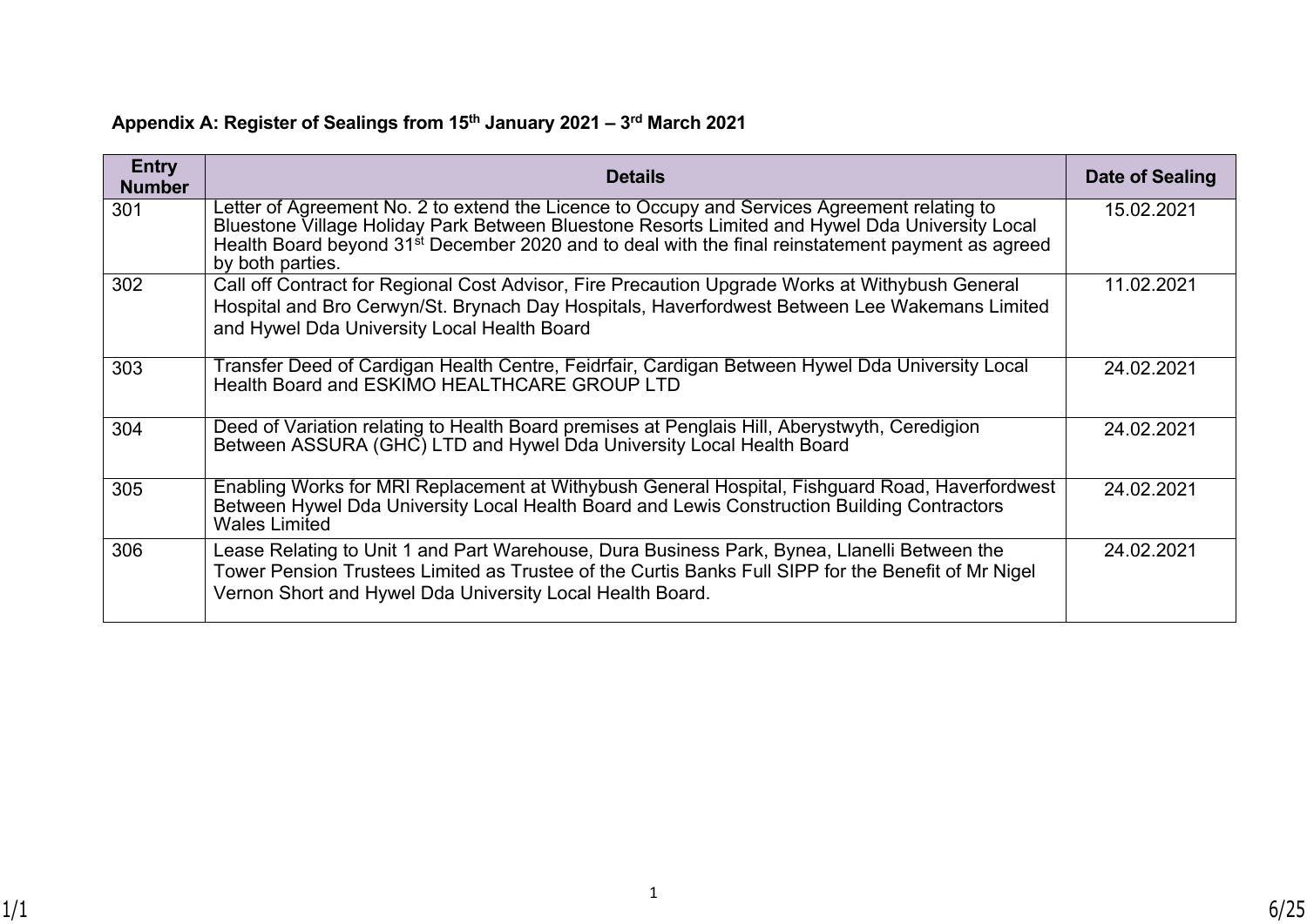| <b>Ref</b><br><b>No</b> | <b>Name of Consultation</b><br>(hyperlink included for<br>online consultations)                                                     | <b>Consulting</b><br><b>Organisation</b>                                 | <b>Consultation Lead</b>                                                                   | <b>Received</b><br>On | <b>CLOSING</b><br><b>DATE</b> | <b>Response</b><br><b>Sent</b> |
|-------------------------|-------------------------------------------------------------------------------------------------------------------------------------|--------------------------------------------------------------------------|--------------------------------------------------------------------------------------------|-----------------------|-------------------------------|--------------------------------|
| 451                     | <b>Termination of pregnancy</b><br>arrangements in Wales                                                                            | <b>Welsh Government</b>                                                  | Mandy Rayani, Julie<br>Jenkins, Sarah Rees,<br>Sally Kidsley, Lisa<br>Humphrey             | 15.12.2020            | 23.02.2021                    | 23.02.2021                     |
| 452                     | <b>WHSSC consultation:</b><br><b>Specialised Paediatric</b><br><b>Rheumatology Service</b><br>(CP172)                               | <b>Welsh Health</b><br><b>Specialised Services</b><br>Committee          | Dr Phil Kloer, Prem<br>Kumar Pitchaikani,<br><b>Simon Fountain-Polley</b>                  | 06.01.2021            | 16.02.2021                    | 08.02.2021                     |
| 453                     | <b>Improving social care</b><br>arrangements and<br>partnership working                                                             | <b>Welsh Government</b>                                                  | Jill Paterson, Anna Bird:<br>Contribution via RPB<br>response & Welsh NHS<br>Confederation | 14.01.2021            | 06.04.2021                    |                                |
| 454                     | Carers' national plan for<br><b>Wales</b>                                                                                           | <b>Welsh Government</b>                                                  | Ros Jervis, Anna Bird,<br><b>Clare Hale</b>                                                | 18.01.2021            | 20.01.2021                    | 20.01.2021                     |
| 455                     | <b>Proposed Model Service</b><br>Specification for Hepato-<br>Pancreato-Biliary surgery<br>services for people<br>resident in Wales | <b>Wales Cancer</b><br>Network/ NHS Wales<br><b>Health Collaborative</b> | Cancer & Surgical<br>Team, Keith Jones, Lisa<br>Humphrey                                   | 22.01.2021            | 01.02.2021                    | 01.02.2021                     |
| 456                     | Possible - Reforming the<br><b>Mental Health</b>                                                                                    | <b>UK Government</b>                                                     | Andrew Carruthers,<br>Sarah Roberts, Aileen<br><b>Flynn</b>                                | 08.02.2021            | 21.04.2021                    |                                |
| 457                     | <b>Draft Social Partnership</b><br>and Public Procurement<br>(Wales) Bill.                                                          | <b>Welsh Government</b>                                                  | Huw Thomas, Lisa<br>Gostling                                                               | 01.03.2021            | 23.04.2021                    |                                |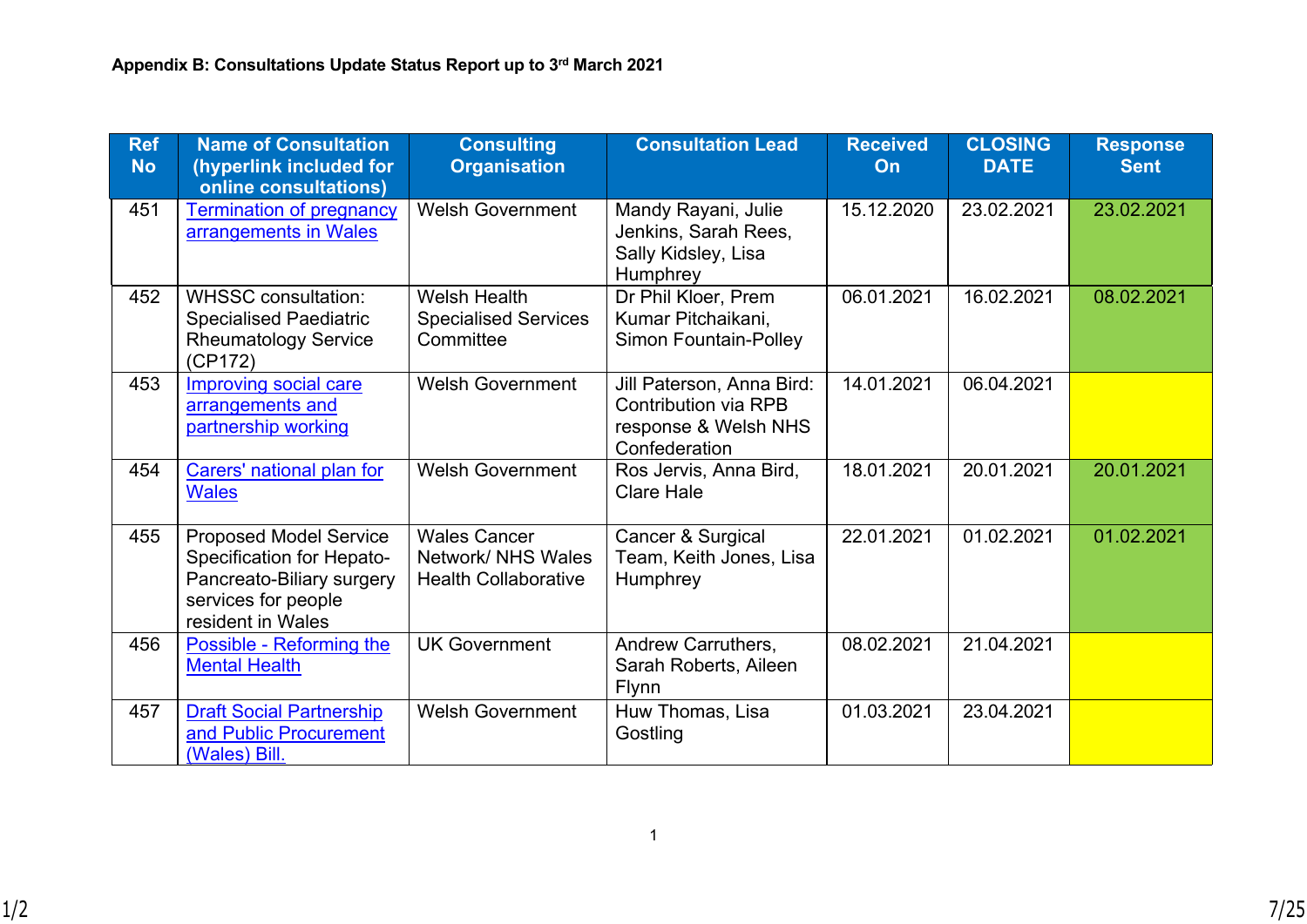| <b>Ref</b><br>No. | Name of Consultation<br>(hyperlink included for<br>online consultations) | <b>Consulting</b><br><b>Organisation</b> | <b>Consultation Lead</b>                                  | <b>Received</b><br><b>On</b> | <b>CLOSING</b><br><b>DATE</b> | <b>Response</b><br><b>Sent</b> |
|-------------------|--------------------------------------------------------------------------|------------------------------------------|-----------------------------------------------------------|------------------------------|-------------------------------|--------------------------------|
| 458               | <b>Proposed Specialist</b><br><b>CAMHS Service</b>                       | <b>NHS Wales Health</b><br>Collaborative | <b>Andrew Carruthers, Liz</b><br>Carroll, Angela Lodwick, | 02.03.2021                   | 12.04.2021                    |                                |
|                   | Improvement Framework                                                    |                                          | <b>Warren Lloyd</b>                                       |                              |                               |                                |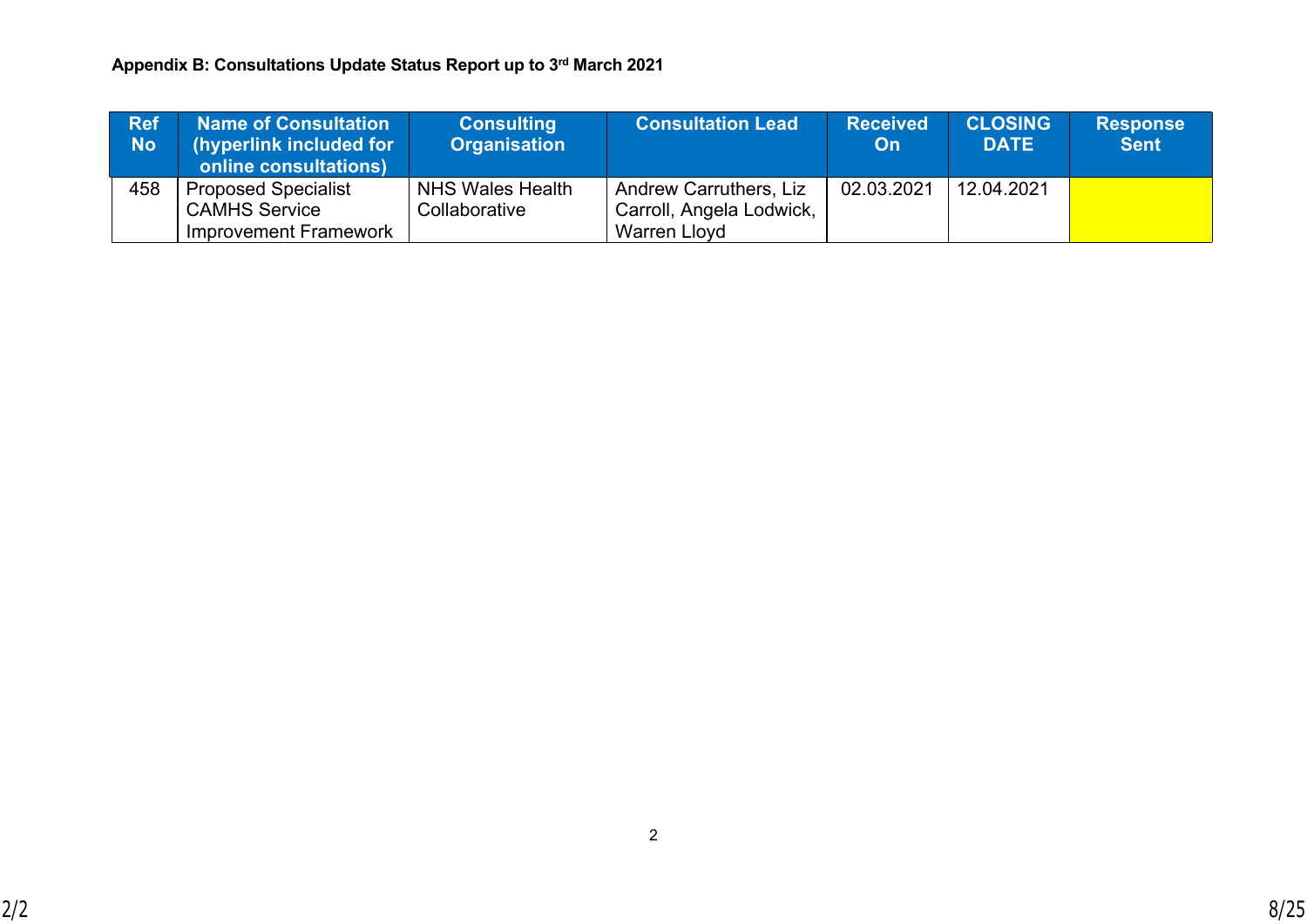

# *Cwm Taf Morgannwg University Health Board &*

# *NHS Wales Health Boards and Trusts*

# **Hosting Agreement 2021 – 2023**

**Date:** February 2021 **Version:** Final Draft

#### **Purpose and Summary of Document:**

This agreement is to enable and facilitate the hosting of the NHS Wales National Imaging Academy Wales by Cwm Taf Morgannwg University Health Board on behalf of NHS Wales Chief Executives.

The agreement is intended to ensure that hosting arrangements are clear and transparent and that the rights and obligations of all parties are documented and agreed. The agreement sets out appropriate financial arrangements and the obligations of all parties to the agreement.

| <b>Date: February 2021</b> | <b>Version: Final Draft</b> | <b>Page:</b> 1 of 17 |
|----------------------------|-----------------------------|----------------------|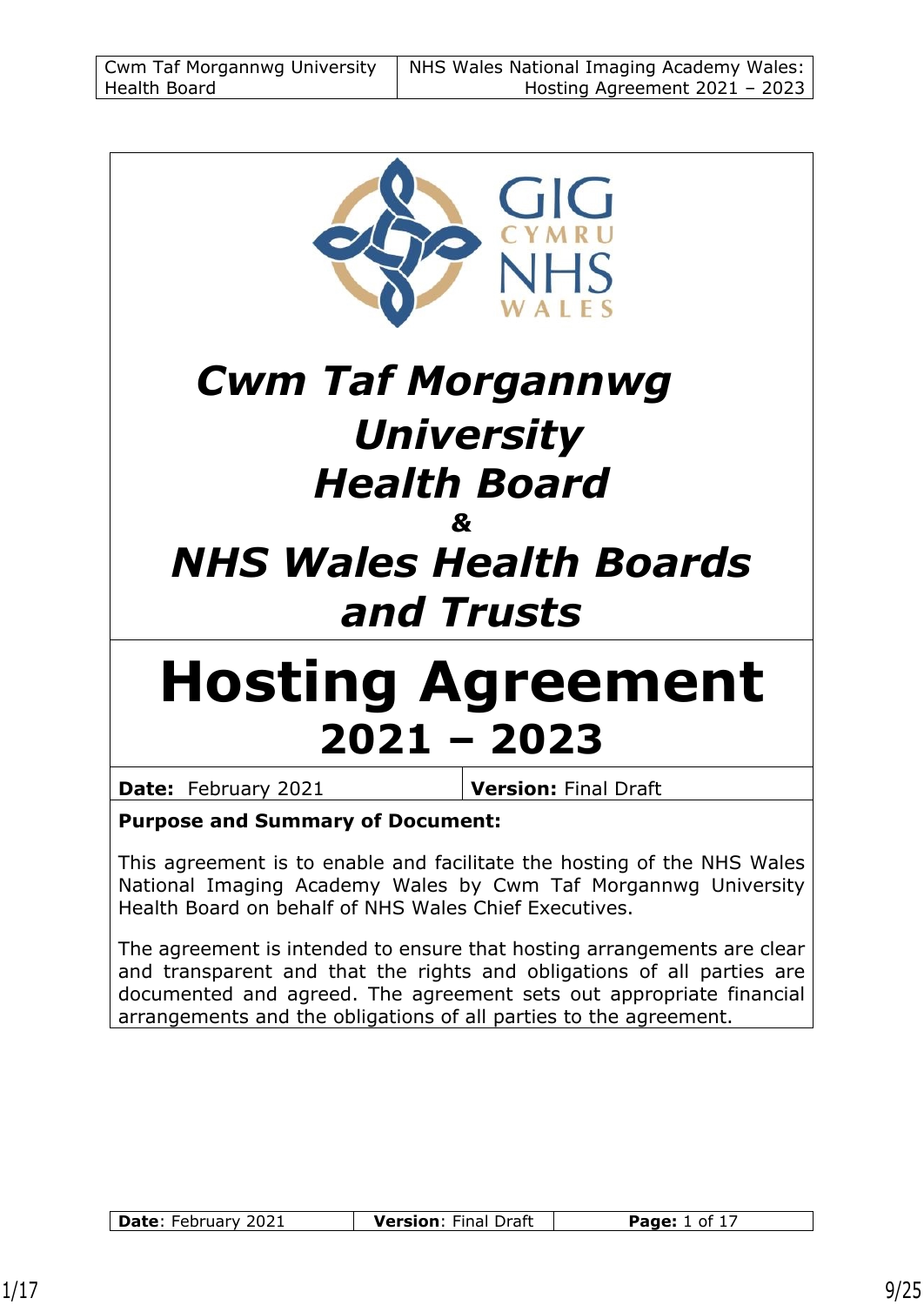## **1.Parties to this agreement**

The parties to this agreement are:

- 1. Cwm Taf Morgannwg University Health Board, which is the host body.
- 2. The NHS Wales National Imaging Academy Wales (the NIAW), which is the hosted unit and, for the purposes of this agreement, includes all subsidiary functions, teams and services forming part of the NIAW.
- 3. All NHS Wales Health Boards and Trusts, on whose behalf the National Imaging Academy Wales will work.

The signatories to this agreement are:

1. Paul Mears, Chief Executive, on behalf of Cwm Taf Morgannwg University Health Board (Host body)

| Signed: |                                                                        |  |  |
|---------|------------------------------------------------------------------------|--|--|
| Date:   |                                                                        |  |  |
| Wales   | 2. Phillip Wardle, Director, on behalf of the National Imaging Academy |  |  |

Signed:

Date:

3. Mark Hackett, Chief Executive, on behalf of Swansea Bay University Health Board

Signed:

Date: \_\_\_\_\_\_\_\_\_\_\_\_\_\_\_\_\_\_\_\_\_\_\_\_\_\_\_\_\_\_\_

4. Judith Paget, Chief Executive, on behalf of Aneurin Bevan University Health Board

| Sianad: |  |  |
|---------|--|--|
|         |  |  |

Date: \_\_\_\_\_\_\_\_\_\_\_\_\_\_\_\_\_\_\_\_\_\_\_\_\_\_\_\_\_\_\_

| Date: February 2021 | <b>Version: Final Draft</b> | <b>Page:</b> 2 of 17 |
|---------------------|-----------------------------|----------------------|
|                     |                             |                      |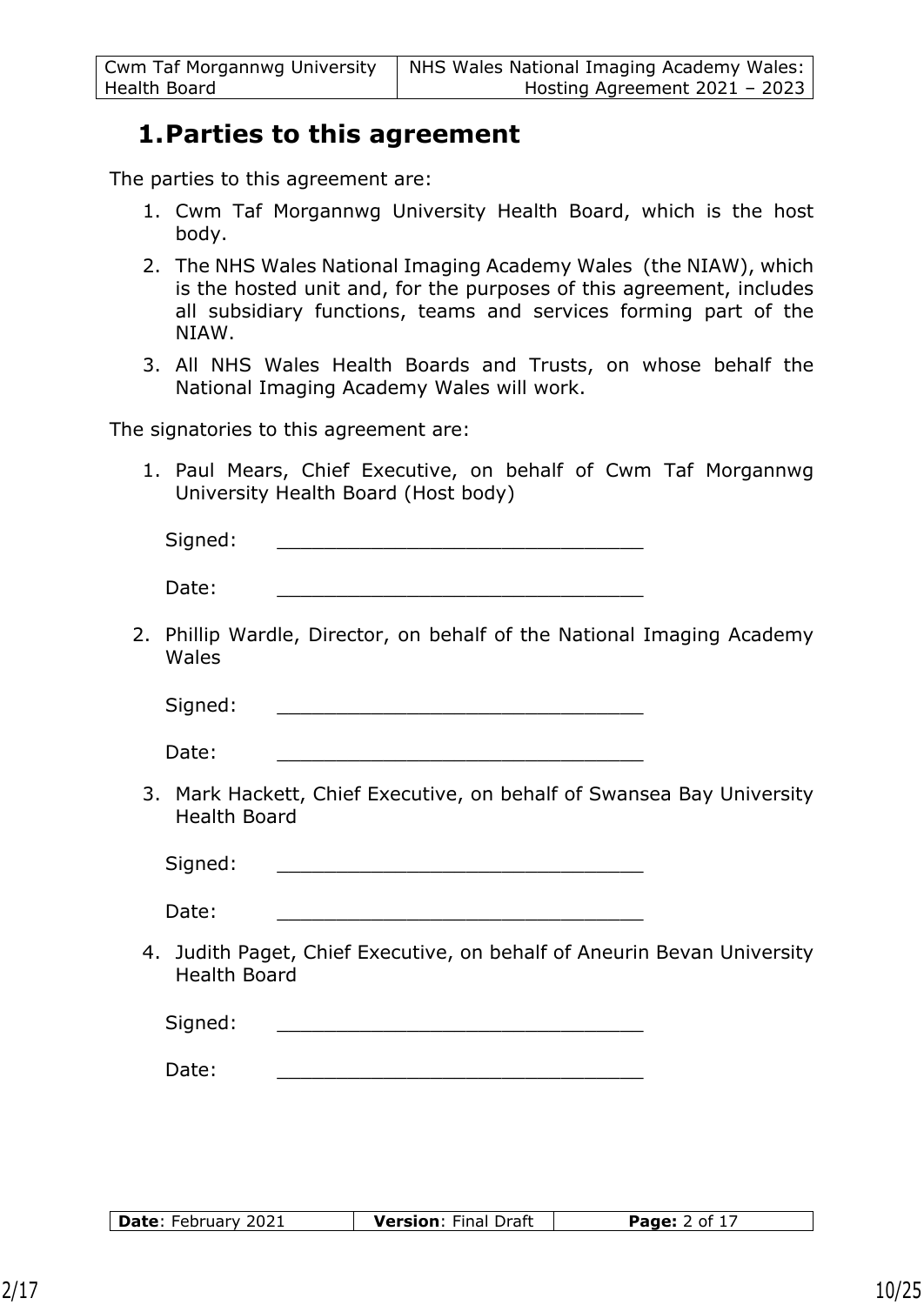| <b>Cwm Taf Morgannwg University</b> | NHS Wales National Imaging Academy Wales: |
|-------------------------------------|-------------------------------------------|
| Health Board                        | Hosting Agreement 2021 - 2023             |

5. Jo Whitehead, Chief Executive, on behalf of Betsi Cadwaladr University Health Board

| Signed: |  |  |  |
|---------|--|--|--|
|         |  |  |  |

Date: \_\_\_\_\_\_\_\_\_\_\_\_\_\_\_\_\_\_\_\_\_\_\_\_\_\_\_\_\_\_\_

6. Len Richards, Chief Executive, on behalf of Cardiff and Vale University Health Board

| Sianed:<br>$-$ , y, $ -$ |  |  |
|--------------------------|--|--|
|                          |  |  |

Date: \_\_\_\_\_\_\_\_\_\_\_\_\_\_\_\_\_\_\_\_\_\_\_\_\_\_\_\_\_\_\_

7. Steve Moore, Chief Executive, on behalf of Hywel Dda University Health Board

| Sianed:<br>Jigiicu. |  |
|---------------------|--|
|                     |  |

Date: \_\_\_\_\_\_\_\_\_\_\_\_\_\_\_\_\_\_\_\_\_\_\_\_\_\_\_\_\_\_\_

8. Carol Shillabeer, Chief Executive, on behalf of Powys Teaching Health Board

| Signed:<br>$-9.1$ |  |
|-------------------|--|
|                   |  |

Date: \_\_\_\_\_\_\_\_\_\_\_\_\_\_\_\_\_\_\_\_\_\_\_\_\_\_\_\_\_\_\_

9. Steve Ham, Chief Executive, on behalf of Velindre NHS Trust

| Date: |  |
|-------|--|
|       |  |

10. Jason Killens, Chief Executive, on behalf of the Welsh Ambulance Services NHS Trust

| Signed: |  |  |  |
|---------|--|--|--|
|         |  |  |  |

Date: \_\_\_\_\_\_\_\_\_\_\_\_\_\_\_\_\_\_\_\_\_\_\_\_\_\_\_\_\_\_\_

11. Tracey Cooper, Chief Executive, on behalf of Public Health Wales

Signed:

Date:  $\Box$ 

**Date:** February 2021 **Version:** Final Draft **Page:** 3 of 17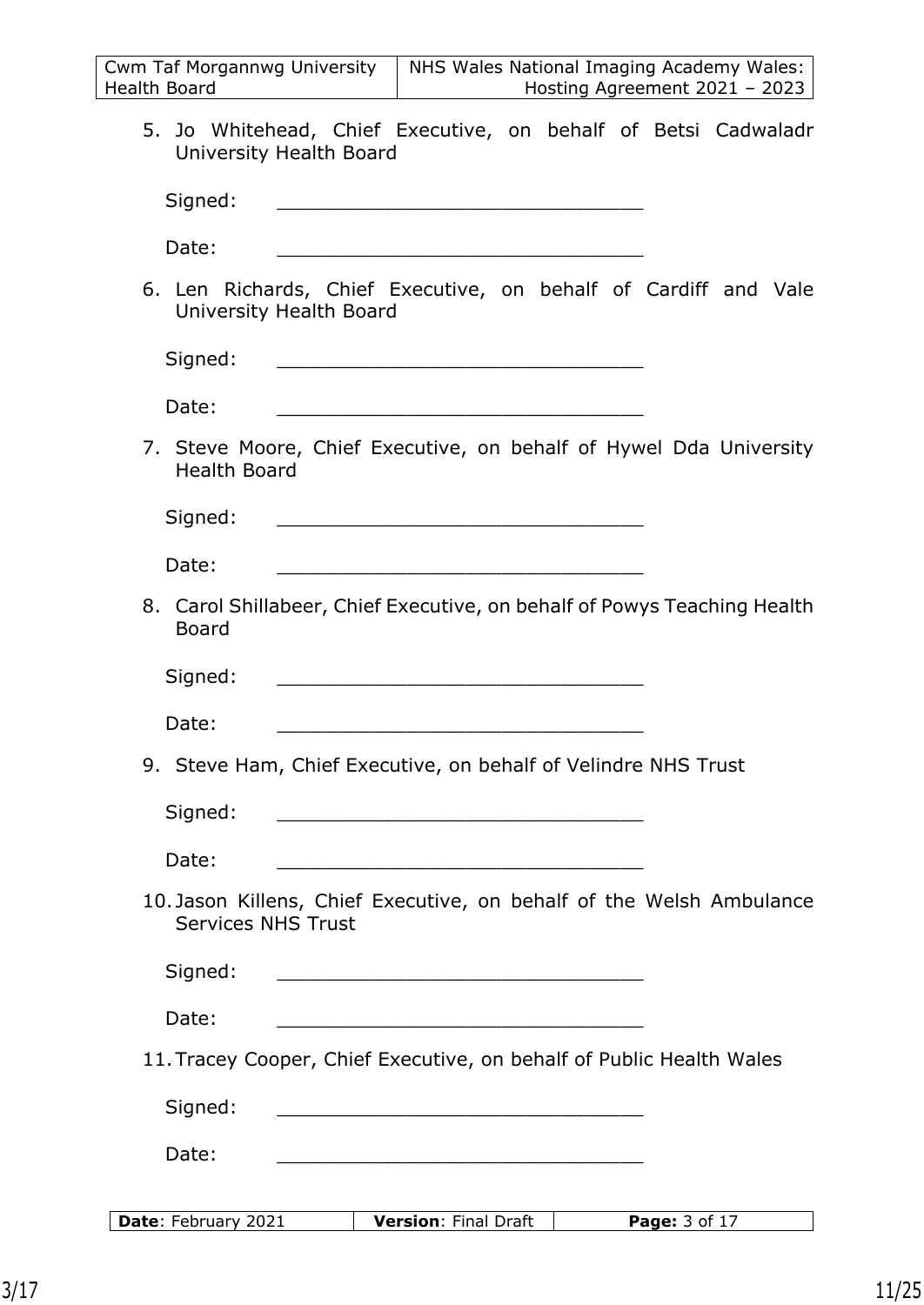# **1 Named points of contact**

The following individuals will act as the primary points of contact in relation to any issues that may arise under this agreement:

- For Cwm Taf Morgannwg University Health Board : Executive Director of Planning
- For the National Imaging Academy Wales : Director

# **2 Purpose and scope of this agreement**

This agreement is to enable and facilitate the hosting of the National Imaging Academy Wales by Cwm Taf Morgannwg University Health Board on behalf of NHS Wales Chief Executives.

The agreement is intended to ensure that hosting arrangements are clear and transparent and that the rights and obligations of all parties are documented and agreed.

The National Imaging Academy Wales' annual work plan and performance management arrangements are agreed between the Director of the National Imaging Academy Wales and the Collaborative Executive Group, prior to final sign off by the Collaborative Leadership Forum.

# **3 Status of this agreement**

This agreement is not legally binding and no legal obligations or legal rights arise between the parties from it. The parties enter into this agreement intending to honour its content and spirit.

This agreement is one which is subject to S.7 of the NHS (Wales) Act 2006.

The parties agree that they shall act:

- in the spirit of good faith
- in the interests of minimising costs to themselves
- in the interests of maintaining quality at all times
- in accordance with any applicable statute, directions, orders, quidance or policy.

| <b>Date: February 2021</b><br><b>Version: Final Draft</b><br><b>Page:</b> 4 of $17$ |
|-------------------------------------------------------------------------------------|
|-------------------------------------------------------------------------------------|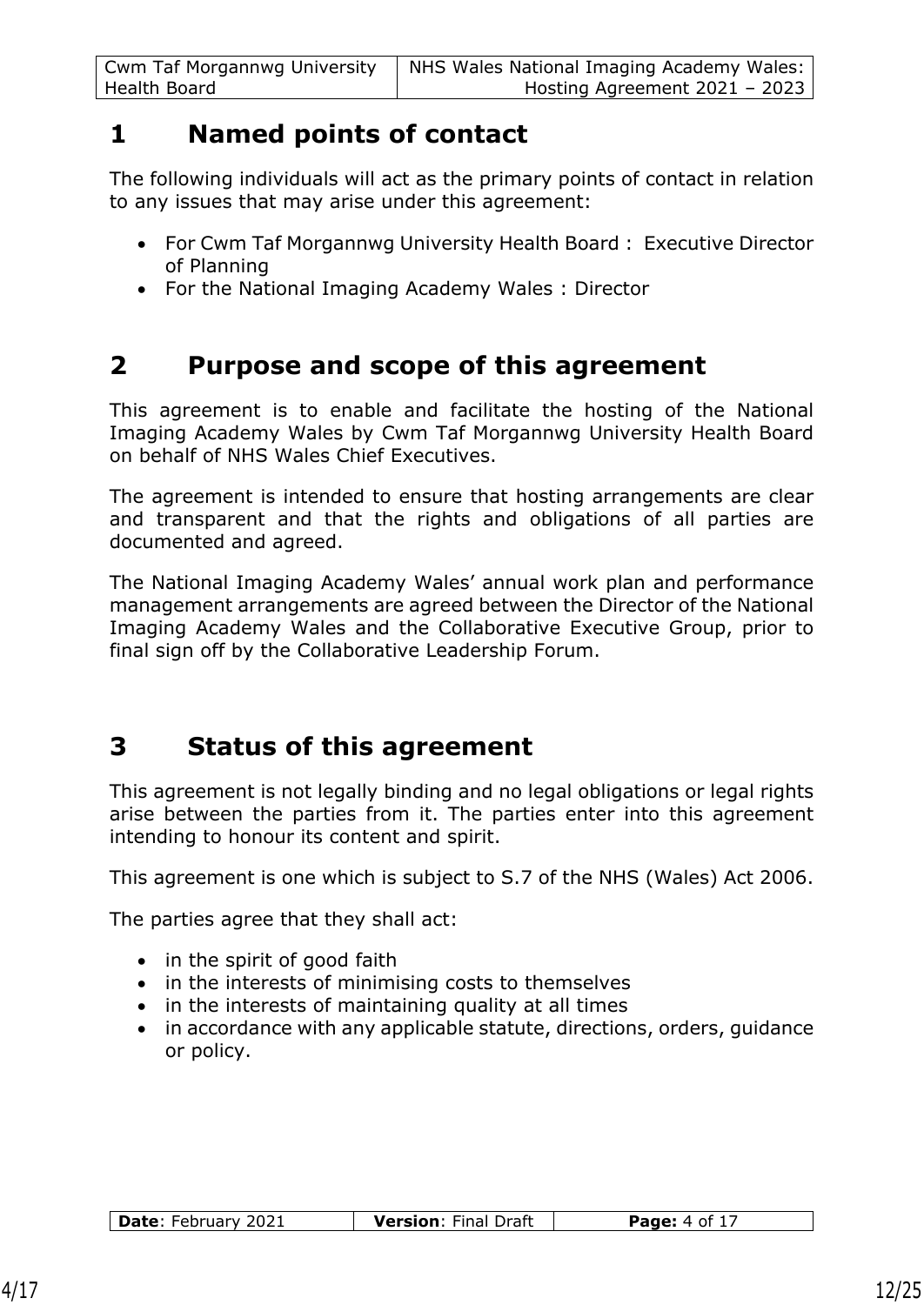# **4 Duration of this agreement**

This agreement commences on 1 April 2021 and will run for a period of two years until 31 March 2023.

# **5 Monitoring and review of this agreement**

The Director of the National Imaging Academy Wales will liaise regularly with the Cwm Taf Morgannwg University Health Board, Deputy Chief Executive, to monitor the operation of this agreement and to address and resolve any practical issues that may emerge.

## **5.1 Six monthly formal review meetings**

The Chief Executive, Cwm Taf Morgannwg University Health Board and the Director of the National Imaging Academy Wales (or nominated deputies) will meet six monthly to discuss current/live issues, the NIAW's progress on establishing governance arrangements with the NHS, and any particular issues relating to hosting arrangements. They will also include early discussions on possible changes or additions to the NIAW's role and remit.

## **5.2 Review meetings**

The named points of contact (section 2) will meet at least 6 monthly to discuss hosting arrangements and any particular areas of concern. These meetings will include discussion of:

- matters relating to workforce, finance, procurement, facilities and any other corporate support services (note IT requirements will be met via a separate agreement with NWIS)
- possible changes to the NIAW's remit and any other matter which is likely to impact on the corporate support provided by Cwm Taf Morgannwg University Health Board.
- financial performance and any variance against budget, in particular potential over or underspends.

The NIAW will provide a short written report before each quarterly meeting confirming compliance with policies and procedures (e.g. statutory and mandatory training compliance), highlighting any areas of non-compliance.

## **5.3 Audit Committee**

The Director of the National Imaging Academy Wales will attend the Cwm Taf Morgannwg University Health Board Audit Committee at least annually,

| Date: February 2021<br><b>Version: Final Draft</b><br><b>Page:</b> $5$ of $17$ |
|--------------------------------------------------------------------------------|
|--------------------------------------------------------------------------------|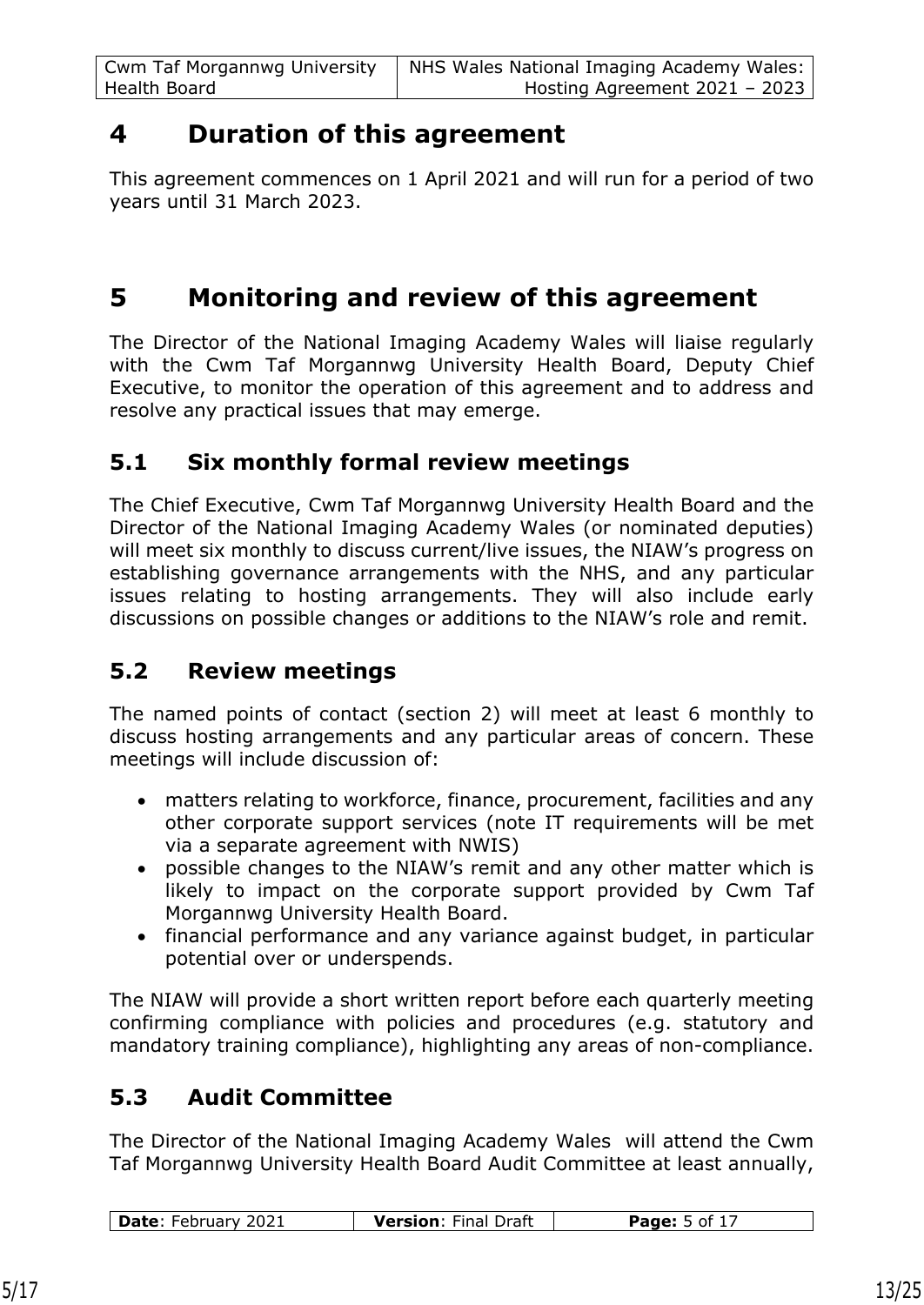| <b>Cwm Taf Morgannwg University</b> | NHS Wales National Imaging Academy Wales: |
|-------------------------------------|-------------------------------------------|
| Health Board                        | Hosting Agreement 2021 - 2023             |

or as requested by the Audit Committee, to provide assurance to the Committee that the NIAW is complying with the Hosting Agreement and to highlight and discuss any areas of risk or non-compliance.

#### **5.4 Annual Assurance Statement**

The National Imaging Academy Wales will provide an Annual Assurance Statement to Cwm Taf Morgannwg University Health Board, to confirm that they have complied with the hosting arrangements, highlighting any areas of concern, risk or non-compliance. This statement will inform Cwm Taf Morgannwg University Health Board's Annual Governance Statement.

## **5.5 Review**

The agreement will be reviewed in the fourth quarter of each year by all parties to ensure that it is operating effectively and amendments will be agreed as required.

# **6 Termination and notice period**

The parties acknowledge that if one of the signatories to this document withdraws or otherwise terminates its responsibilities this agreement will terminate twelve months after that event and a new agreement will be drafted and agreed by all the parties that wish to continue to engage with each other in respect of NIAW.

# **7 Background**

In 2016, NHS Wales Chief Executives confirmed their intention to establish an NHS Wales National Imaging Academy Wales to primarily increase the number of Radiology trainees in NHS Wales (with increased classroom training within a dedicated and appropriately equipped facility, significantly enhancing the training capacity, with an economy of scale for required trainer time).

In April 2017 Cwm Taf Morgannwg University Health Board was formally requested to host the National Imaging Academy Wales and its Director and staff. This request was formally accepted by the Cwm Taf Morgannwg University Health Board on 7 July 2017, subject to confirming hosting arrangements via the hosting agreement.

Phillip Wardle was appointed as Director of the National Imaging Academy Wales on 1st November 2018.

| Date: February 2021<br><b>Version: Final Draft</b><br><b>Page:</b> 6 of 17 |
|----------------------------------------------------------------------------|
|----------------------------------------------------------------------------|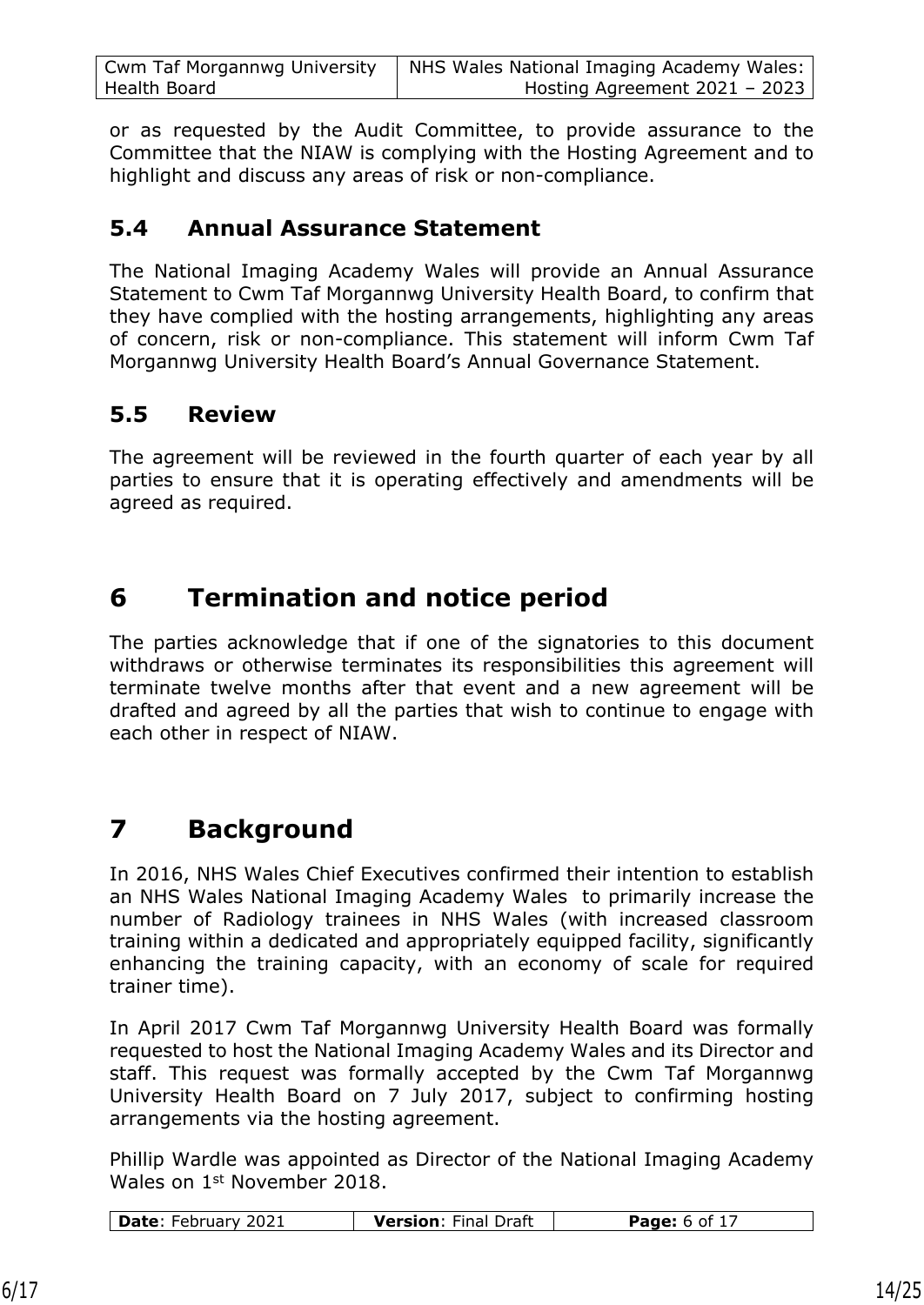# **8 Nature of the hosting arrangement**

Cwm Taf Morgannwg University Health Board, will provide services and facilities as agreed with Health Boards and NHS Trusts under this hosting agreement, to enable the smooth running of the National Imaging Academy Wales, but will not be responsible or accountable for setting the direction of the NIAW or for the quality of the work undertaken by the NIAW. This rests with the Director of the National Imaging Academy Wales reporting directly through the NHS Wales CEO Lead for Imaging to the Collaborative Executive Group and Collaborative Leadership Forum.

# **9 Appointment of the Director of the National Imaging Academy Wales**

The Director of the National Imaging Academy Wales and the Academy staff are employed by Cwm Taf Morgannwg University Health Board, but the Director will be appointed by the Chief Executive of the Host Body (on behalf of NHS Boards and Trusts) on recommendation and appropriate scrutiny through interview led by the Chief Executive Lead for NHS Wales NHS Wales CEO Lead for Imaging, who are also responsible for ensuring continuity of leadership for NIAW.

# **10 Financial arrangements**

### **10.1 Setting of and responsibility for the National Imaging Academy Wales budget**

Whilst complying with Cwm Taf Morgannwg University Health Board's Standing Orders and Standing Financial Instructions (see below), the Director of the National Imaging Academy Wales will be accountable through the Host Body Chief Executive to the Collaborative Executive Group.

The Director of the National Imaging Academy Wales will have an authorisation limit of £100,000 (equivalent to an Executive Director of Cwm Taf Morgannwg University Health Board) and will specify an appropriate scheme of delegation for the management of the NIAW's budget. Expenditure over £100,000 will need authorisation from the Chief Executive / Deputy Chief Executive, Cwm Taf Morgannwg University Health Board (following discussion with the Director of the NIAW and the Lead Chief Executive for Imaging).

| Date: February 2021 | <b>Version: Final Draft</b> | $\therefore$ 7 of 17 |
|---------------------|-----------------------------|----------------------|
|                     |                             |                      |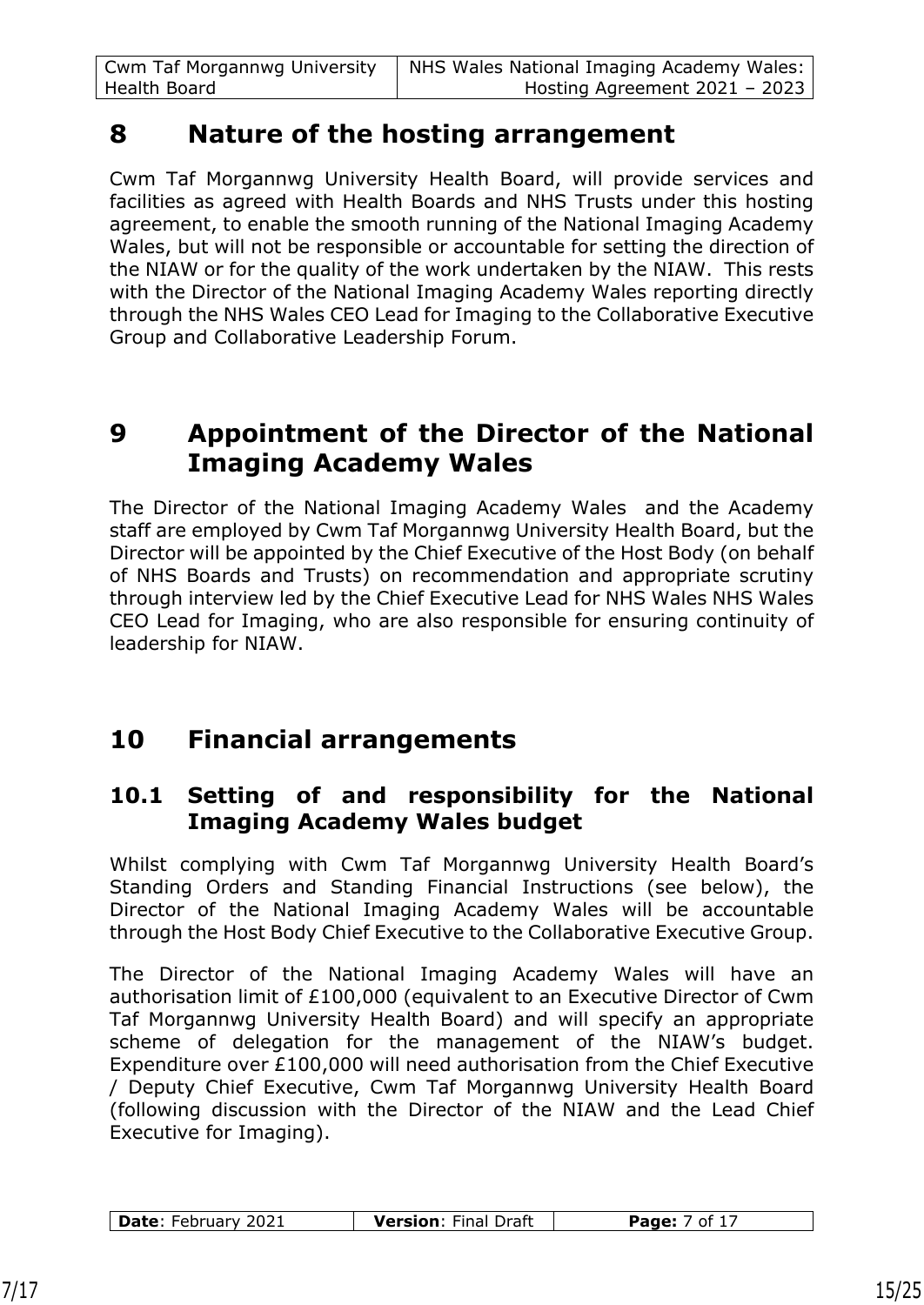| <b>Cwm Taf Morgannwg University</b> | NHS Wales National Imaging Academy Wales: |
|-------------------------------------|-------------------------------------------|
| Health Board                        | Hosting Agreement $2021 - 2023$           |

Cwm Taf Morgannwg University Health Board will provide the National Imaging Academy Wales with monthly financial budget/expenditure reports. The NIAW will be responsible for checking the accuracy of these reports and for reporting and explaining any variance of expenditure against budget profile.

The initial recurring core budget, and contribution shares, for the NIAW were agreed by all parties in 2017/18.

Recurring and non-recurring changes to the NIAW's core budget will be agreed between the Director of the National Imaging Academy Wales and the Collaborative Leadership Forum. Such changes may include in-year recurring or non-recurring uplifts contributed by health boards and trusts to cover agreed additional activities.

## **10.2 Additional funding**

In addition to its core budget, the National Imaging Academy Wales may receive additional recurring or non-recurring income from individual NHS Wales bodies or from other sources, for specific work undertaken.

The NIAW will inform Cwm Taf Morgannwg University Health Board of all arrangements for additional funding, and the terms under which the funding is being provided. Any external funding from industry partners must be compliant with any related host body Policies.

Any additional capital funding required for the initial project, on-going maintenance and developments, will need to be provided from within the partner organisations' discretionary capital allocations or if significant, be presented via a joint capital bid to the Welsh Government.

## **10.3 Financial variances**

The Director of the National Imaging Academy Wales must achieve a breakeven position each financial year. The Director of the National Imaging Academy Wales is responsible for informing the Lead Chief Executive for imaging and the Cwm Taf Morgannwg University Health Board Chief Executive, at the earliest practicable stage, of any significant forecast variances and, in particular, of risks that may result in the underwriting provisions described in section 11.4 below being required.

In the event that there is a predicted under or overspend against the budget for the NIAW in any year, the parties to this agreement shall consider:

• in the case of an under spend, whether there are any alternative uses to which the funds can be put consistent with the role of the NIAW, or whether funds should be returned to contributing bodies

| Date: February 2021<br><b>Version: Final Draft</b> | <b>Page:</b> 8 of 17 |
|----------------------------------------------------|----------------------|
|----------------------------------------------------|----------------------|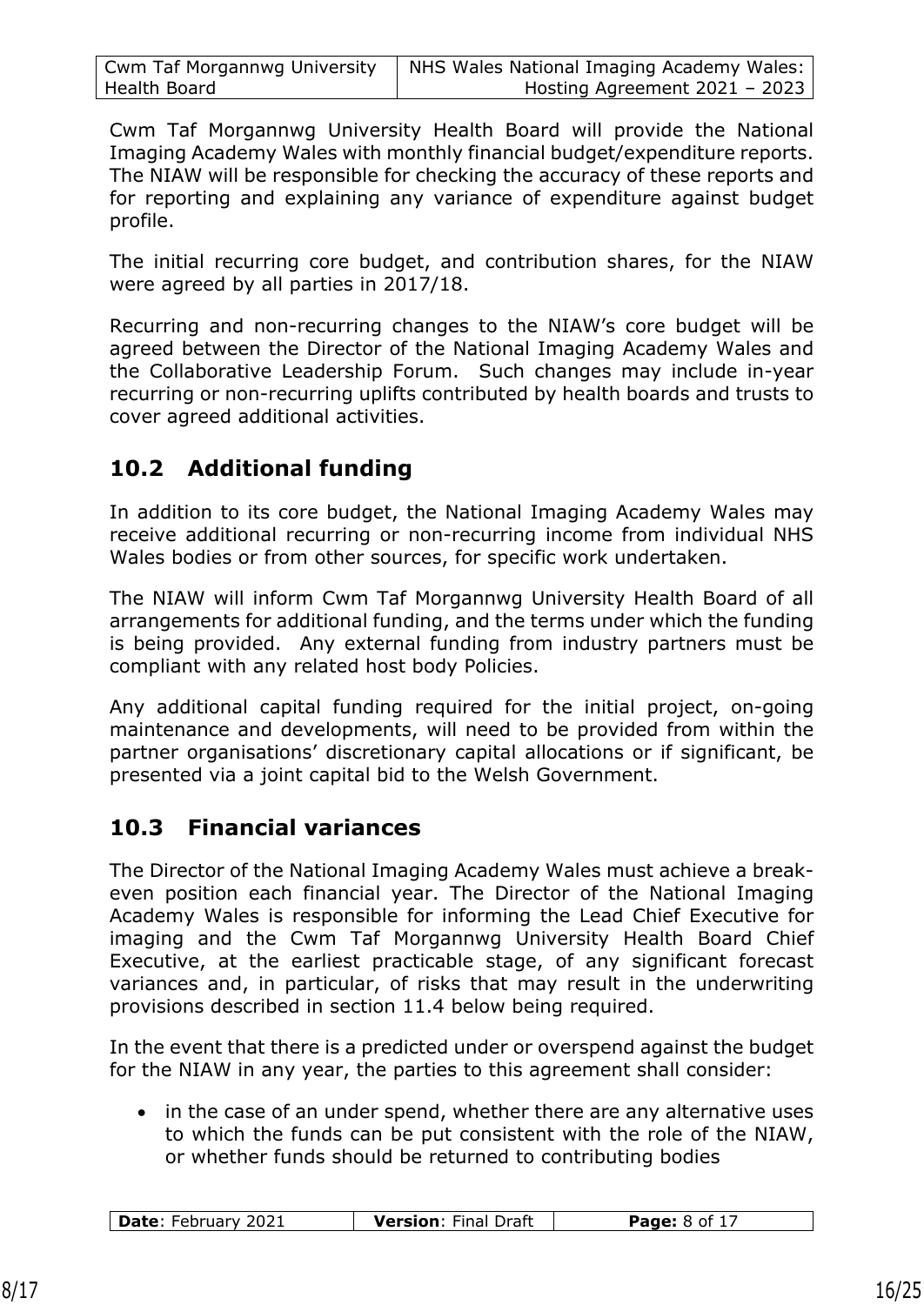| Cwm Taf Morgannwg University | NHS Wales National Imaging Academy Wales: |
|------------------------------|-------------------------------------------|
| Health Board                 | Hosting Agreement 2021 - 2023             |

- in the case of an over spend, what steps can be taken to prevent the overspend arising
- any liability that exists as a result of any overspend will be shared on a joint and several basis between the parties signed to this agreement on an agreed risk sharing basis.

## **10.4 Financial liabilities**

Cwm Taf Morgannwg University Health Board shall be the responsible legal entity in relation to liabilities to third parties, save where excepted in this agreement.

The activities of the NIAW will be covered by the Welsh Risk Pool, via Cwm Taf Morgannwg University Health Board, but will be subject to the normal excess arrangements.

The NHS Wales Chief Executives will collectively underwrite the financial liabilities of the NIAW (on agreed risk sharing basis), where such liabilities cannot be met from within the NIAW's budget or are not covered by the Welsh Risk Pool. This includes any costs associated with redundancy, termination or breaches of employment contract, disputes and health and safety matters.

#### **10.5 Levy to cover the costs of hosting the National Imaging Academy Wales**

Cwm Taf Morgannwg University Health Board will charge a levy to cover the **additional** costs of hosting the NIAW (above those costs incurred by Cwm Taf Morgannwg University Health Board prior to the establishment of the National Imaging Academy Wales).

On the establishment of the NIAW, an agreed annual recurring revenue requirement of £82,000 will be provided to Cwm Taf Morgannwg University Health Board, to cover its 'core' hosting costs.

This levy will need to be reviewed and adjusted upwards on confirmation of any additional support required by the National Imaging Academy Wales from the host body.

The hosting levy will be reviewed each year, as part of the overall review of this agreement (see section 6.5) and any additional 'core' hosting costs would need to be managed within the overall agreed NIAW revenue allocation.

With the exception of the agreed levy to cover the hosting costs and any agreed costs arising from issues detailed in sections 11.1 and 11.2, no deductions will be made from the National Imaging Academy Wales's budget

| $\vert$ Date: February 2021<br><b>Version: Final Draft</b> | <b>Page:</b> $9$ of 17 |
|------------------------------------------------------------|------------------------|
|------------------------------------------------------------|------------------------|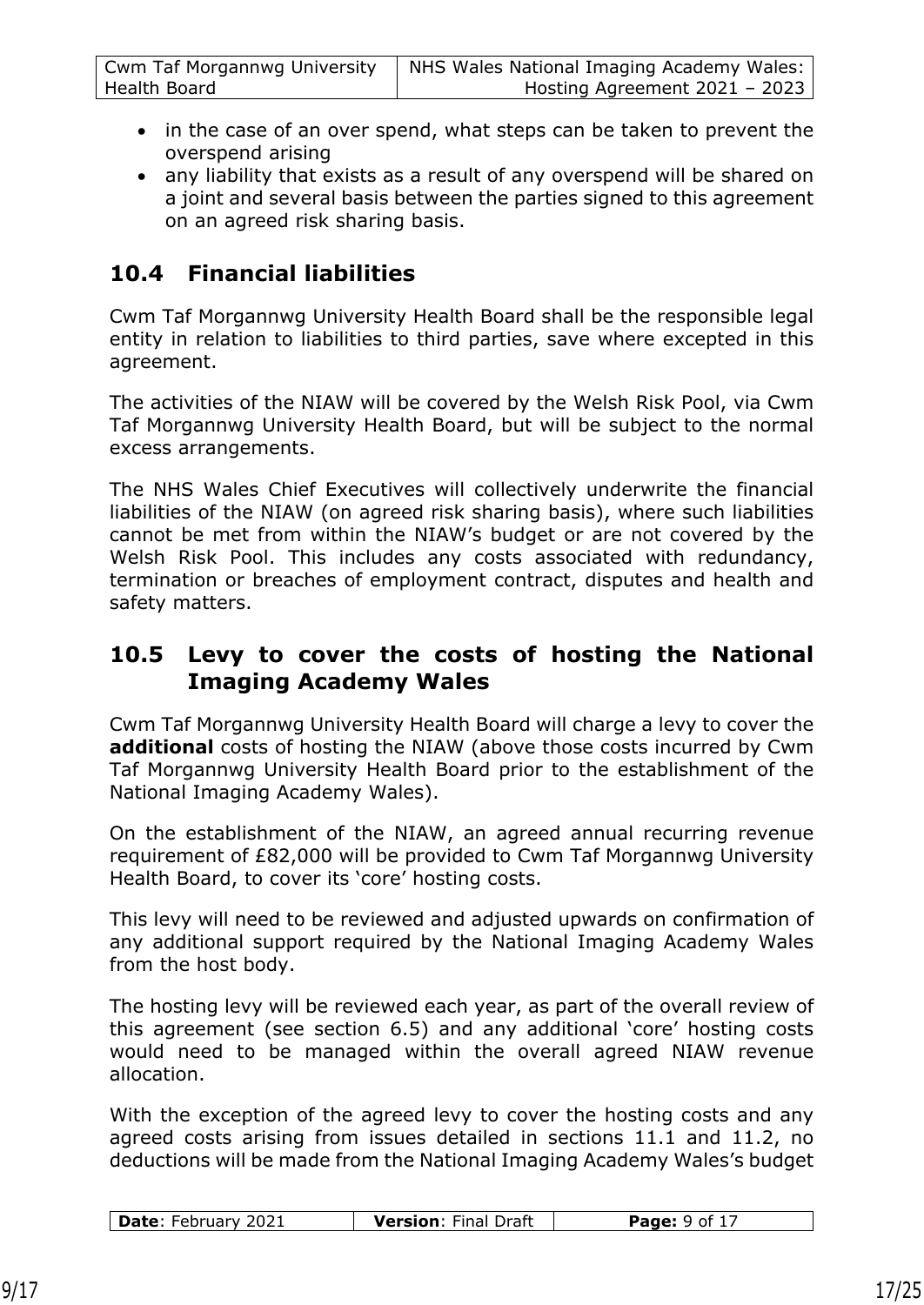| <b>Cwm Taf Morgannwg University</b> | NHS Wales National Imaging Academy Wales: |
|-------------------------------------|-------------------------------------------|
| Health Board                        | Hosting Agreement 2021 - 2023             |

by Cwm Taf Morgannwg University Health Board and Cwm Taf Morgannwg University Health Board's Cost Reduction Programme / savings targets will not be applied.

Cwm Taf Morgannwg University Health Board will not fund or be liable for any National Imaging Academy Wales cost pressures, which must be funded within the agreed NIAW budget.

# **11 Obligations of Cwm Taf Morgannwg University Health Board under this agreement**

## **11.1 General obligations of Cwm Taf Health Board**

Cwm Taf Morgannwg University Health Board shall be responsible for providing services and facilities to enable the smooth running of the National Imaging Academy Wales.

In general, unless otherwise specified, these services and facilities will be equivalent to those provided to teams and services directly managed by Cwm Taf Morgannwg University Health Board. NIAW staff are expected to comply with Cwm Taf Morgannwg University Health Board's policies and procedures.

The services and facilities covered by this agreement may be provided directly by Cwm Taf Morgannwg University Health Board or may be procured from third party providers, including, but not limited to the NHS Wales Shared Services Partnership and the NHS Wales Informatics Service (NWIS).

In hosting the National Imaging Academy Wales, Cwm Taf Morgannwg University Health Board shall not be required to in any way act outside its statutory powers, duties, Standing Orders, Standing Financial Instructions or governance and legal obligations.

The NIAW undertakes to indemnify Cwm Taf Morgannwg University Health Board for any liability, losses, costs, expenses and claims that might arise in relation to the management of financial resources and the risk when discharging its duties and it will hold Cwm Taf Morgannwg University Health Board harmless in respect of any claims made by any third party arising out of the operations of the NIA. The management of any such claim will be undertaken by Cwm Taf Morgannwg University Health Board, in liaison with the National Imaging Academy Wales. However, any such claims that arise as a result of Cwm Taf Morgannwg University Health Board not meeting its hosting duties (as detailed in this Agreement), then Cwm Taf Morgannwg University Health Board would be held accountable and manage the claim.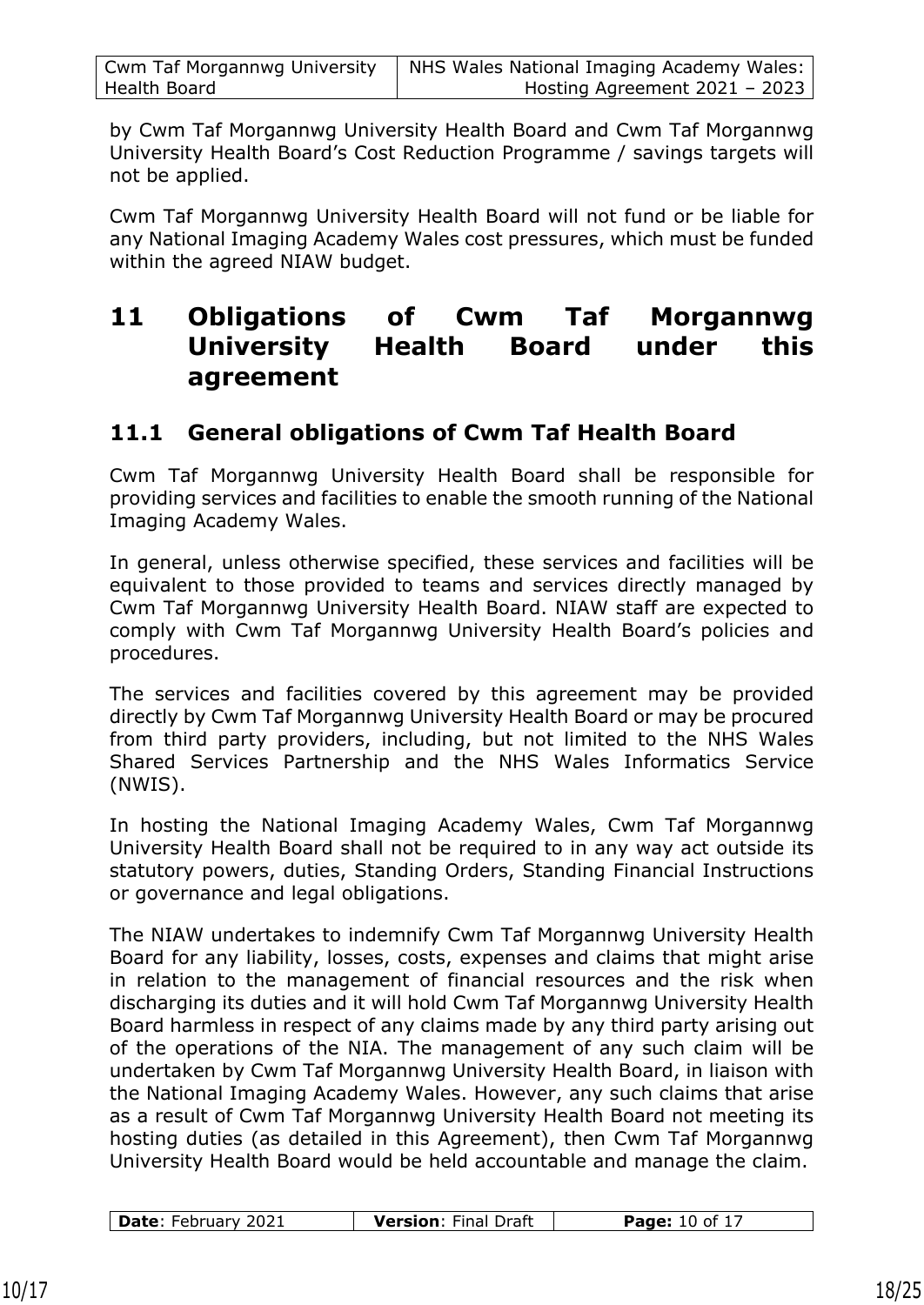| <b>Cwm Taf Morgannwg University</b> | NHS Wales National Imaging Academy Wales: |
|-------------------------------------|-------------------------------------------|
| Health Board                        | Hosting Agreement $2021 - 2023$           |

Cwm Taf Morgannwg University Health Board will not be responsible for the validity, efficacy or approval of the National Imaging Academy Wales's budget or other plans and the NIAW will in fulfilling its obligations not place Cwm Taf Morgannwg University Health Board in a position whereby it breaches any Statute, Regulation, Standing Order, Direction, Measure or any other corporate governance requirement.

Specific services and facilities to be provided are set out below:

- Access to some Committees of the Cwm Taf Health Board as appropriate, in order to discharge elements of the Academy's governance arrangements. These include:
- Quality, Safety & Risk Management Reporting via the Cwm Taf Quality, Safety & Risk Committee.
- Audit & Assurance Reporting periodically to the Cwm Taf Audit Committee
- Remuneration & Terms of Services Committee (RATS)
- IR(Me)R and other Imaging Governance Reporting via Radiation Safety Committee including Ultrasound Governance.
- Clinical/Corporate Business Meeting(s) 6 monthly reviews, including oversight of delivery of hosting agreement

As well as the following:-

- Governance advice and support
- Information Governance, managing overseeing any related Data Subject Access; Freedom of Information requests and related training
- Workplace health & Safety advice & support, including incident reporting and access to Datix
- Limited ad-hoc occasional communications/media support/advice.

# **11.2 Workforce**

Cwm Taf Morgannwg University Health Board will act as the appointing and employing body for all directly employed and existing seconded staff of the National Imaging Academy Wales, including the Director. The following services will be provided to the National Imaging Academy Wales:

- Payroll services (for employed staff), including processing of expenses claims etc.
- Recruitment and selection support (including provision of selection/assessment tools)
- General human resources advice, with first line advice being provided by a named HR point of contact
- Access to occupational health services
- Access to and support of the Electronic Staff Record system
- Access to statutory and mandatory training

| <b>Date: February 2021</b> | <b>Version: Final Draft</b> | <b>Page:</b> 11 of 17 |
|----------------------------|-----------------------------|-----------------------|
|                            |                             |                       |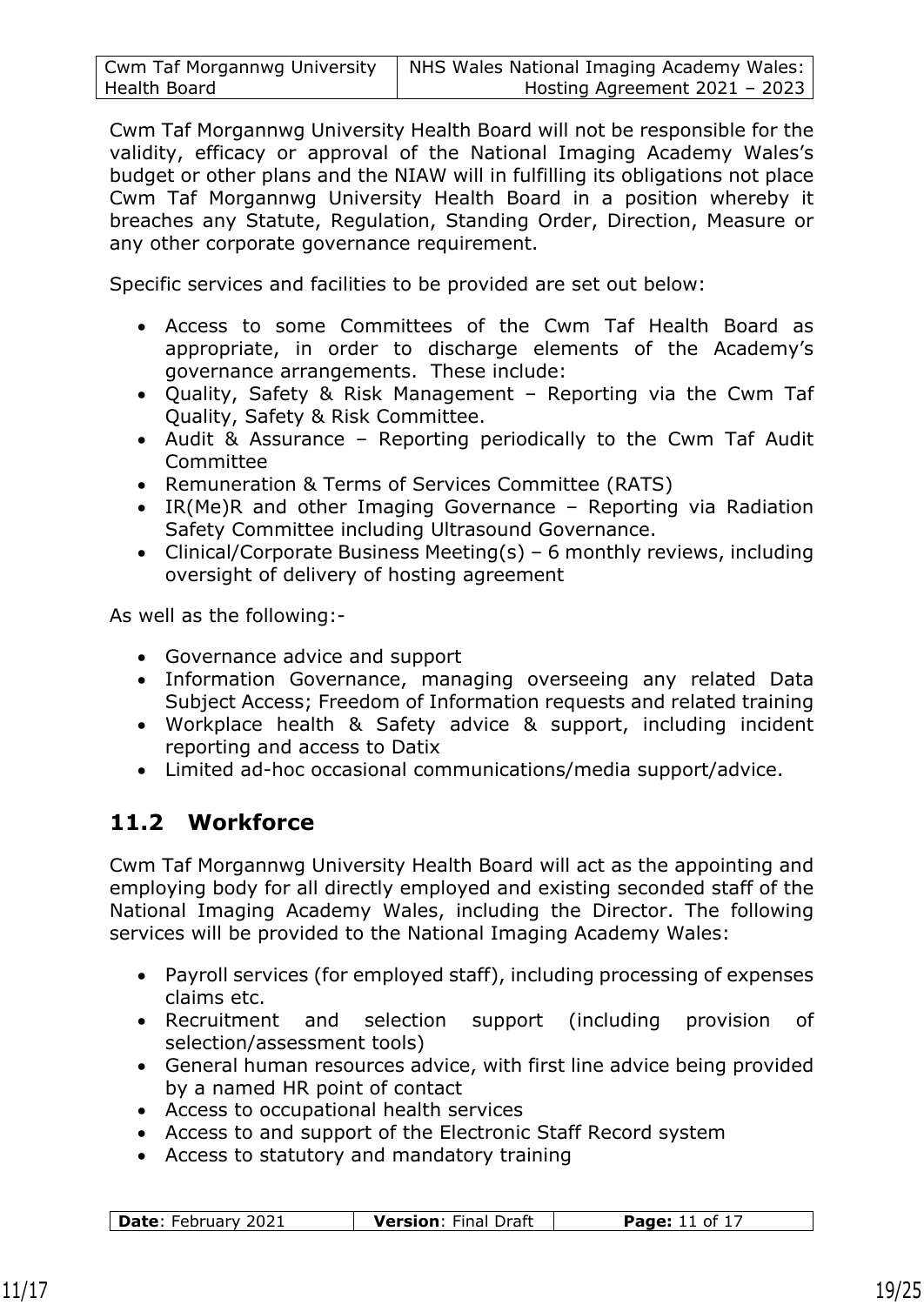| <b>Cwm Taf Morgannwg University</b> | NHS Wales National Imaging Academy Wales: |
|-------------------------------------|-------------------------------------------|
| Health Board                        | Hosting Agreement $2021 - 2023$           |

Any financial liabilities resulting from the direct employment of staff of the National Imaging Academy Wales (e.g. costs associated with advertising, redundancy, termination or breaches of employment, disputes and health and safety matters) will be met from the core budget agreed for the NIA.

In the event that the core budget has insufficient funds to meet or cover the liability, NHS Wales Chief Executives (and not Cwm Taf Morgannwg University Health Board) will collectively underwrite the financial liabilities of the NIAW (on an agreed fair shares basis).

### **11.3 Finance and procurement**

The National Imaging Academy Wales's budget will be included within the Cwm Taf Morgannwg University Health Board ledger and the Director and any other NIAW budget holders will be provided with an income and expenditure account and the following on the same basis as provided to Cwm Taf Morgannwg University Health Board budget holders:

- Specified budget codes for the sole use of the NIAW
- Budget holder reports and information
- Management accountancy support and advice, with first line advice being provided by a named member of the finance team
- Payment of invoices
- Internal and external audit
- Access to procurement advice and support
- Appropriate access to the Oracle finance/procurement system

Cwm Taf Morgannwg University Health Board will act as the legal entity which enters into contracts and related agreements for goods and services procured on behalf of the National Imaging Academy Wales.

## **11.4 Accommodation**

The National Imaging Academy Wales's core recurring budget includes provision for accommodation. The NIAW will occupy premises procured as part of the business case, agreed with NHS Wales Chief Executives and Welsh Government. The maintenance and running costs of premises will be funded from within the NIA's core budget.

Cwm Taf UHB as host will own & maintain the Academy Building on behalf of NHS Wales. A separate recharge over and above the hosting fee will be charged for buildings maintenance and Facilities management, as per the agreed business case.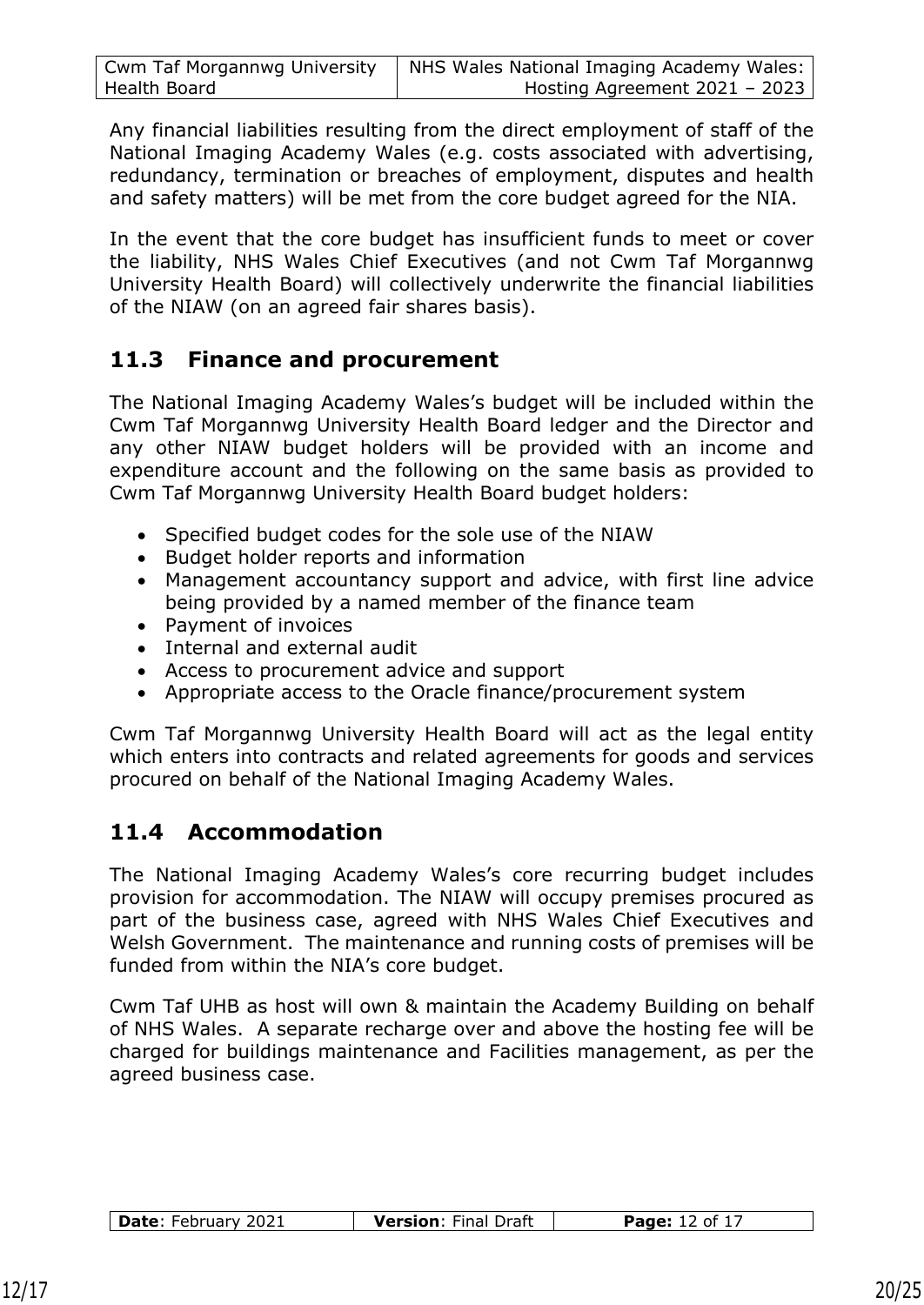| <b>Cwm Taf Morgannwg University</b> | NHS Wales National Imaging Academy Wales: |
|-------------------------------------|-------------------------------------------|
| Health Board                        | Hosting Agreement 2021 - 2023             |

## **11.5 Information Technology**

The National Imaging Academy Wales will develop a Service Level Agreement (SLA) direct with the NHS Wales Informatics Services (NWIS) to provide the following:

- network infrastructure
- file servers for document storage
- the NHS Wales network and internet
- desktop IT support
- access to mobile services (which may be charged for separately on an 'at cost' basis)
- procurement of new and replacement IT equipment
- hosting of the NIA's internet and/or intranet sites and technical support in relation to their ongoing maintenance and development

## **11.6 Other corporate support services**

Cwm Taf Morgannwg University Health Board will provide the NIAW with access to various services / support when required. At times there may be a requirement to charge additional costs over and above the core hosting fee for items or levels of support that are not covered within the above arrangements.

This will either be based on the time spent on the activity, or if external advice is required then that will be recharged to the Academy.

This may include, but is not limited to the following:-

- a. Strategic and planning support, including help with development of business plans, etc.
- b. Finance support for Business case development (both revenue and capital)
- c. Additional HR support/advice above the basic core level outlined above, including any costs associated with redundancy, termination or breaches of employment contract;
- d. Welsh language / translation services
- e. Legal Assistance (this will be provided by NWSSP and recharged)
- f. Internal and external audit fees, for audit & assurance purposes
- g. A lease car scheme for staff meeting eligibility criteria
- h. All aspects of any additional UHB based IT support, as this is all being provided directly by NWIS to the Academy, through a separate Service Level Agreement

# **12 Reporting**

Hosting reporting shall be undertaken as follows:

| Date: February 2021<br><b>Version: Final Draft</b><br><b>Page:</b> 13 of 17 |  |
|-----------------------------------------------------------------------------|--|
|-----------------------------------------------------------------------------|--|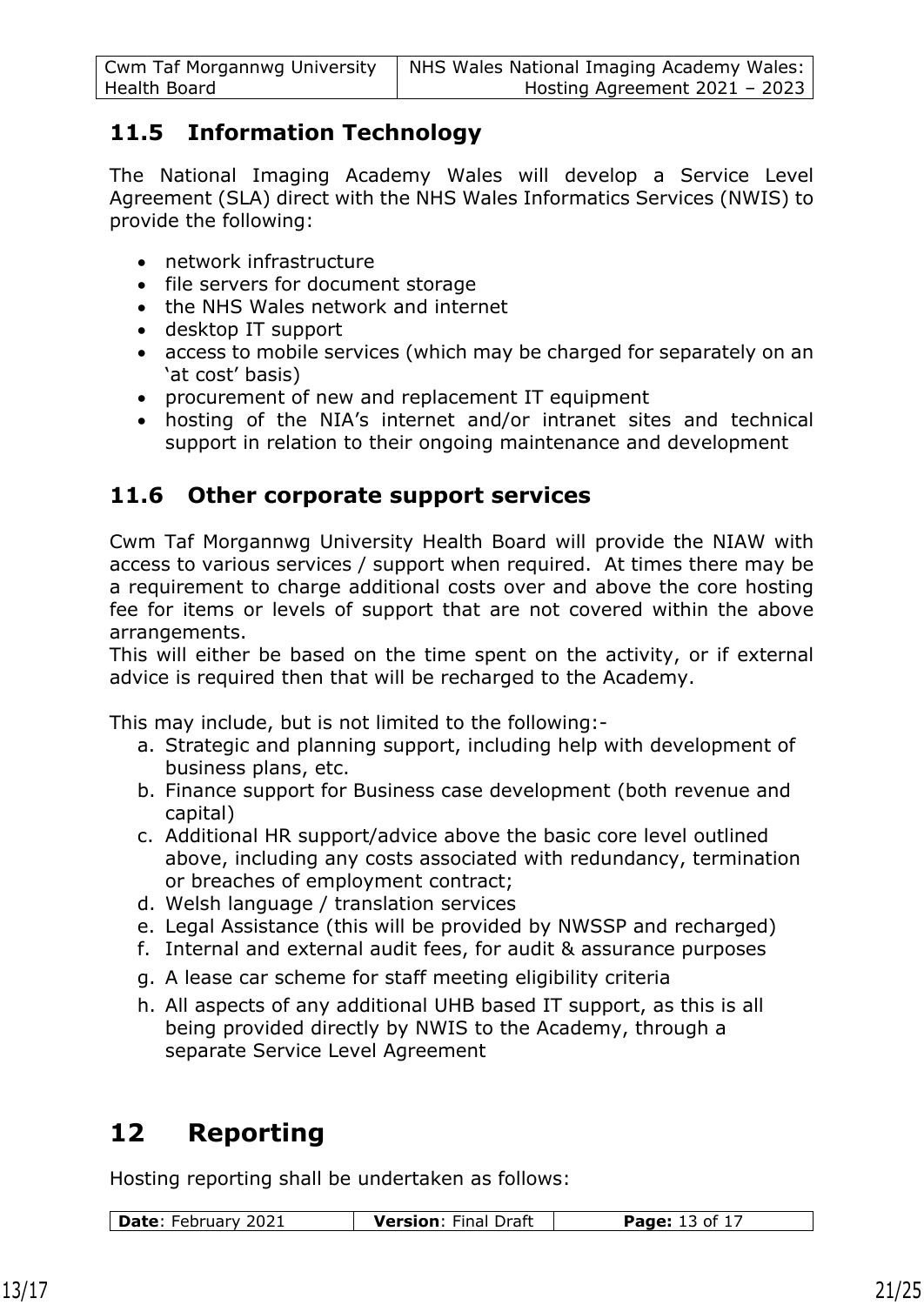| <b>Cwm Taf Morgannwg University</b> | NHS Wales National Imaging Academy Wales: |
|-------------------------------------|-------------------------------------------|
| Health Board                        | Hosting Agreement 2021 - 2023             |

### **12.1 Responsible Officer**

The Responsible Officer will be the Director of the National Imaging Academy Wales and this person will report to the Chief Executive at Cwm Taf Morgannwg University Health Board.

### **12.2 Accountable Officer**

The Accountable Officer will be the Chief Executive of Cwm Taf Morgannwg University Health Board, who will liaise closely with the lead NHS Wales Chief Executive for Imaging.

## **12.3 Variation**

No variation to the Agreement will be valid unless made in accordance with the Change Control Procedure found at Annex A.

# **13 Obligations of the National Imaging Academy Wales under this agreement**

The National Imaging Academy Wales will comply with Cwm Taf Morgannwg University Health Board's:

- Standing Orders
- Standing Financial Instructions
- All policies and procedures where they are applicable to the activities of the NIAW as a hosted body (e.g. Health and Safety, workforce etc.)

The Director of the National Imaging Academy Wales will have overall responsibility for the appointment of NIAW staff, whilst acting within Cwm Taf Morgannwg University Health Board's recruitment policies. Other than the provision of HR advice and selection tools, or as specifically requested by the NIA, Cwm Taf Morgannwg University Health Board will have no role in the appointment of staff.

The Director of the NIAW will be responsible for ensuring that all NIAW staff undertake applicable statutory and mandatory training, which will be made available by Cwm Taf Morgannwg University Health Board. With the exception of statutory and mandatory training, the responsibility for the organisation and funding of the training and development of NIAW staff will rest with the National Imaging Academy Wales.

The Director of the NIAW is responsible for the management of risk within the National Imaging Academy Wales and its activities. The NIAW will follow Cwm Taf Morgannwg University Health Board's risk management framework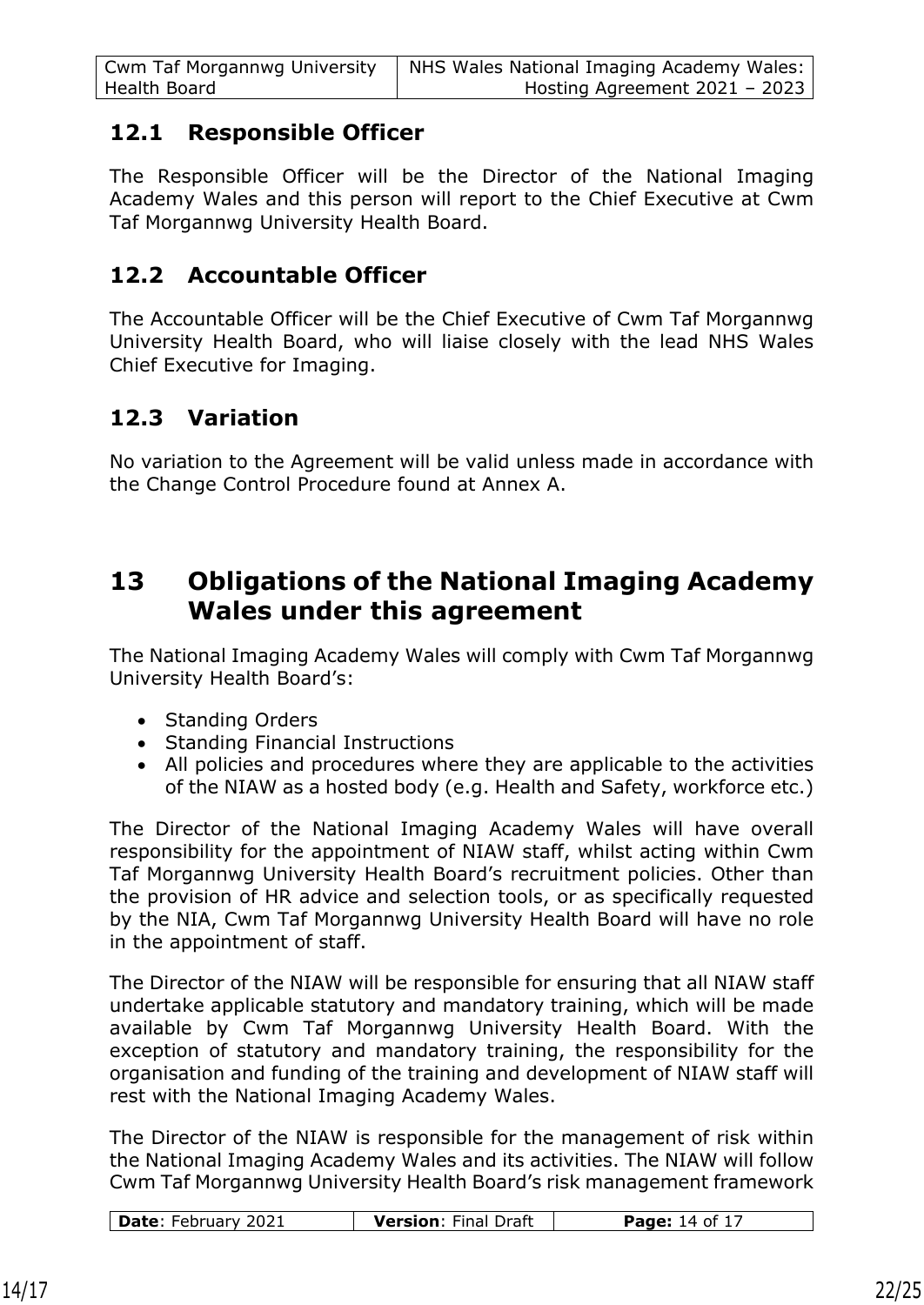| <b>Cwm Taf Morgannwg University</b> | NHS Wales National Imaging Academy Wales: |
|-------------------------------------|-------------------------------------------|
| Health Board                        | Hosting Agreement $2021 - 2023$           |

guidance and will monitor and maintain a risk register for the NIAW on the Cwm Taf Morgannwg University Health Board Datix system. Any potential risks which could impact on the business and safety of Cwm Taf Morgannwg University Health Board will be escalated to the Chief Executive and Director with responsibility for Risk in Cwm Taf Morgannwg University Health Board. The Director of the National Imaging Academy Wales will also ensure that the Chief Executives are apprised of any high risks and the arrangements for providing assurance regarding their management.

Cwm Taf Morgannwg University Health Board can request access to the NIA's risk register as required, to inform and provide assurance that the overall governance arrangements of Cwm Taf Morgannwg University Health Board are being maintained.

The Director of the National Imaging Academy Wales will be responsible for ensuring any additional pieces of work taken on by the NIA, including expansion in workforce and budget are to be discussed and agreed with Cwm Taf Morgannwg University Health Board.

# **14 Intellectual property**

Unless otherwise agreed (see below) all intellectual property developed or legitimately acquired by the National Imaging Academy Wales, shall be owned collectively by the NHS Wales health boards and trusts.

If the intellectual property is to be exploited in any way then terms will be agreed between all the parties in this respect.

In some circumstances, the NIAW may (through Cwm Taf Morgannwg University Health Board) enter into agreements (such as joint working agreements with industry partners) where specific conditions relating to the ownership and exploitation of intellectual property may apply.

# **15 Data Protection and Freedom of Information**

For the purposes of data protection and freedom of information, all data and information held by the National Imaging Academy Wales will be deemed to be held by Cwm Taf Morgannwg University Health Board. As a result, any requests for information under relevant Acts will be processed according to Cwm Taf Morgannwg University Health Board's procedures. However, the Director of the NIAW will be informed as soon as possible of any relevant requests received and discussion will take place with the Director before any of the National Imaging Academy Wales's information is released to a third party. The Director of the NIAW will be responsible for sharing relevant requests, and responses provided, with health boards and trusts.

| Date: February 2021<br><b>Version: Final Draft</b> | <b>Page:</b> 15 of 17 |
|----------------------------------------------------|-----------------------|
|----------------------------------------------------|-----------------------|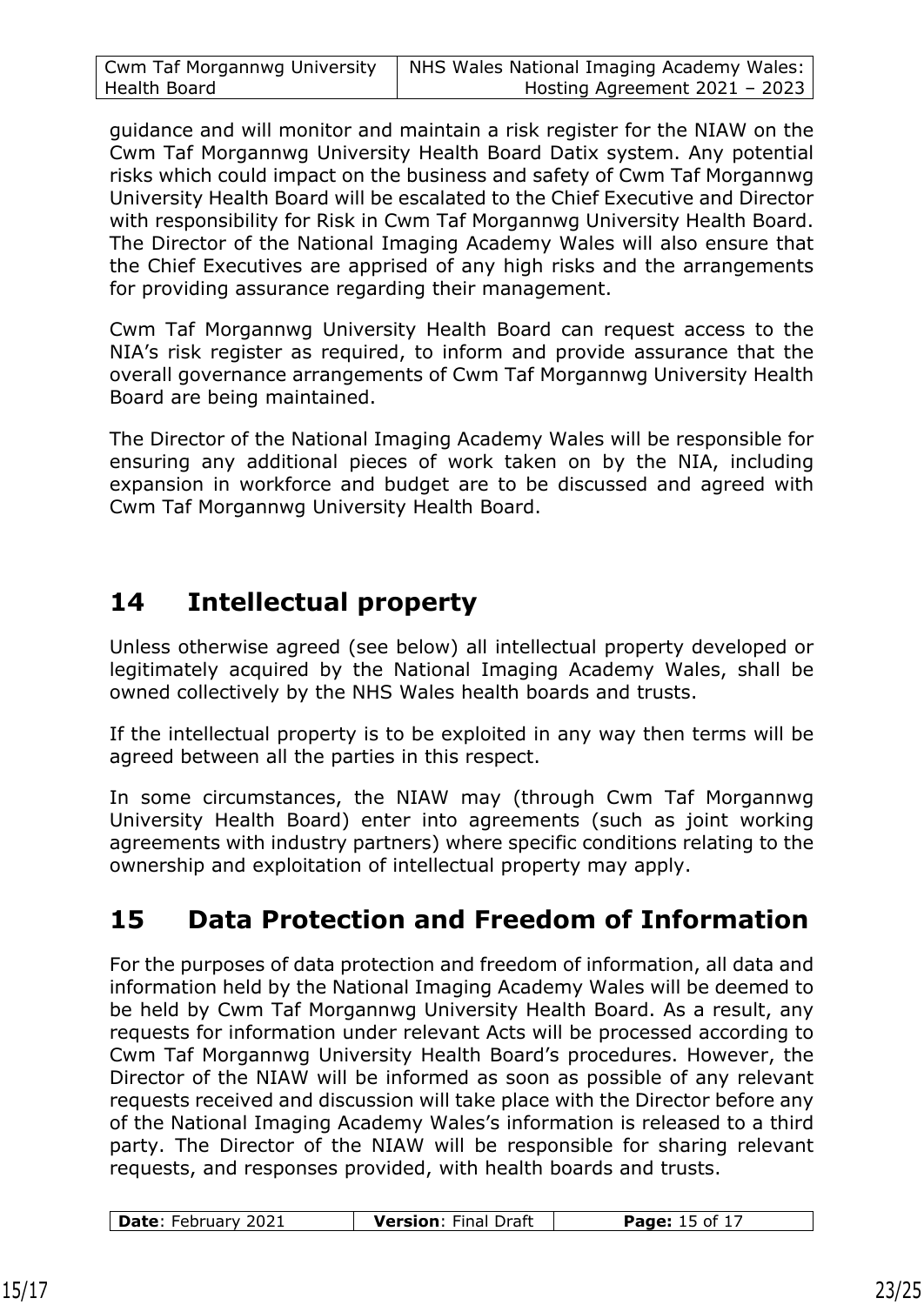| <b>Cwm Taf Morgannwg University</b> | NHS Wales National Imaging Academy Wales: |
|-------------------------------------|-------------------------------------------|
| Health Board                        | Hosting Agreement $2021 - 2023$           |

The NIAW may enter into data sharing agreements with health boards and trusts to facilitate the carrying out of its functions. As the host body, Cwm Taf Morgannwg University Health Board will need to be a signatory to such agreements and must be satisfied with their content.

# **16 Disputes and matters not covered by this agreement**

It is inevitable that issues will arise that are not explicitly covered by this agreement. In such cases, and in the event of any disputes, all parties will seek to address these issues and identify appropriate solutions in the common interest of NHS Wales and the public served.

If any party has any issues, concerns or complaints about Hosting, or any matter in this Hosting Agreement, that party shall notify the other parties and the parties shall then seek to resolve the issue by a process of consultation. If the issue cannot be resolved within a reasonable period of time, the matter shall be escalated to the Accountable Officer and the Responsible Officer, who shall decide on the appropriate course of action to take. If the matter cannot be resolved by the Accountable Officer and the Responsible Officer within 21 days, the matter may be escalated to the Welsh Government in accordance with the NHS (Wales) Act 2006.

If any party receives any formal inquiry, complaint, claim or threat of action from a third party (including, but not limited to, claims made by a supplier or requests for information made under the Freedom of Information Act 2000) in relation to Hosting, the matter shall be promptly referred to the Accountable Officer and Responsible Officer (or their nominated representatives). No action shall be taken in response to any such inquiry, complaint, claim or action, to the extent that such response would adversely affect Hosting, without the prior approval of them (or their nominated representatives).

# **17 Governing law and jurisdiction**

This Agreement shall be governed by and construed in accordance with the laws of England and Wales and, without affecting the escalation procedure set out in section 17, each party agrees to submit to the exclusive jurisdiction of the courts of England and Wales.

| Date: February 2021<br><b>Version: Final Draft</b><br><b>Page:</b> 16 of 17 |  |
|-----------------------------------------------------------------------------|--|
|-----------------------------------------------------------------------------|--|